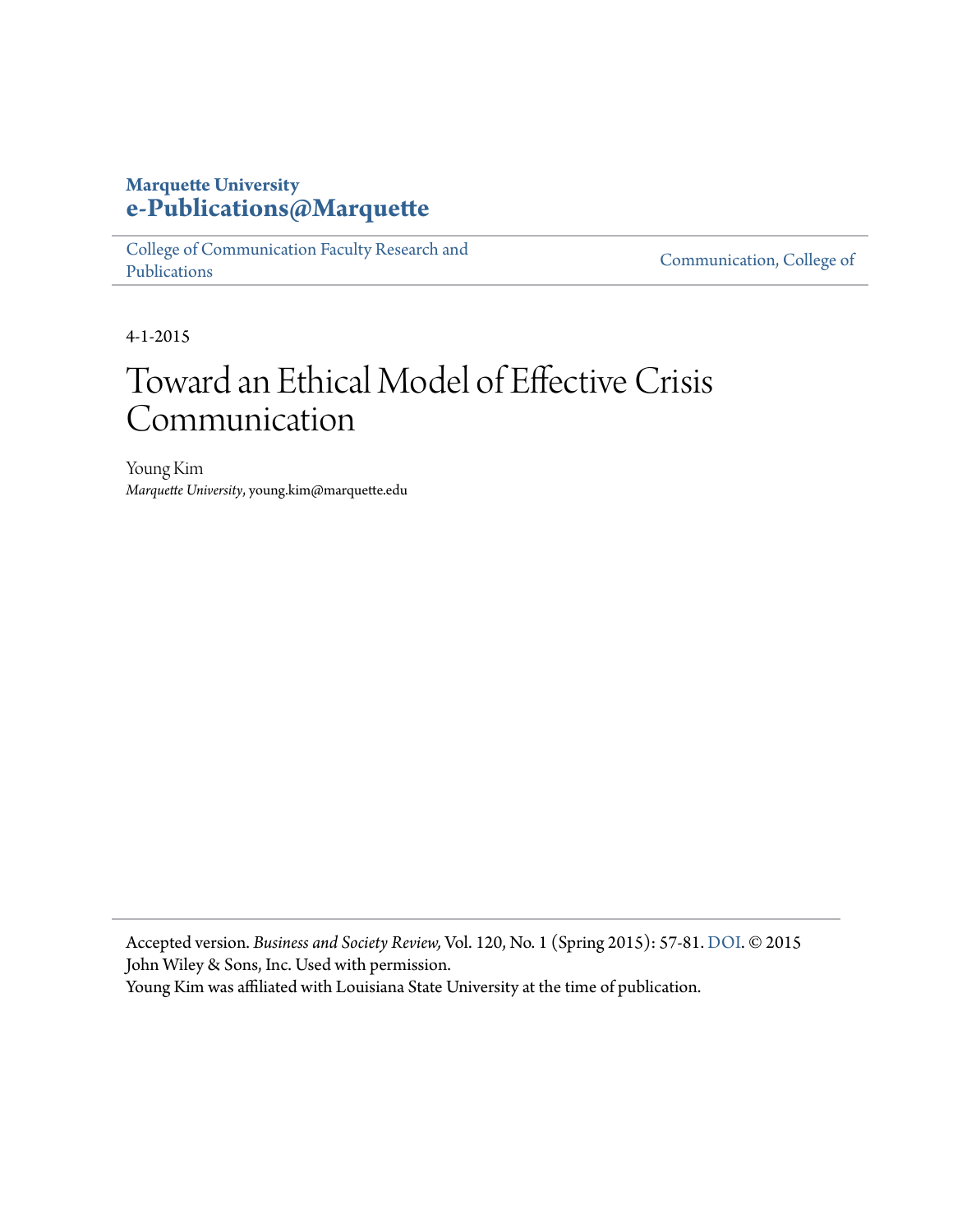#### **Marquette University**

## **e‐Publications@Marquette**

## *College of Communication Faculty Research and Publications/Department of Communication*

*This paper is NOT THE PUBLISHED VERSION;* **but the author's final, peer‐reviewed manuscript.** The published version may be accessed by following the link in the citation below.

*Business and Society Review*, Vol. 120, No. 1 (2015): 57‐81. DOI. This article is © Wiley and permission has been granted for this version to appear in e-Publications@Marquette. Wiley does not grant permission for this article to be further copied/distributed or hosted elsewhere without the express permission from Wiley.

# Toward an Ethical Model of Effective Crisis Communication

Young Kim College of Communication, Marquette University, Milwaukee WI

#### Abstract

The goal of this study was to develop and demonstrate a new ethical model for crisis communication. This article examined the crisis communication practices as well as literature and found essential elements—what, how, and when—for ethical and effective crisis communication. Based on these three variables, a new three‐part model, the TTR Test, was proposed, utilizing three principles: Transparency (what), Two‐way symmetrical communication (how), and Right time (when). To investigate how the test can be applied to the real world, this article examined BP's crisis communication during the 2010 Gulf of Mexico oil spill.

#### Introduction

In public relations practices, ethics has been regarded as a critical issue (Ki et al. 2012). Public relations professionals are aware of the importance of ethics and have created and maintained a code of ethics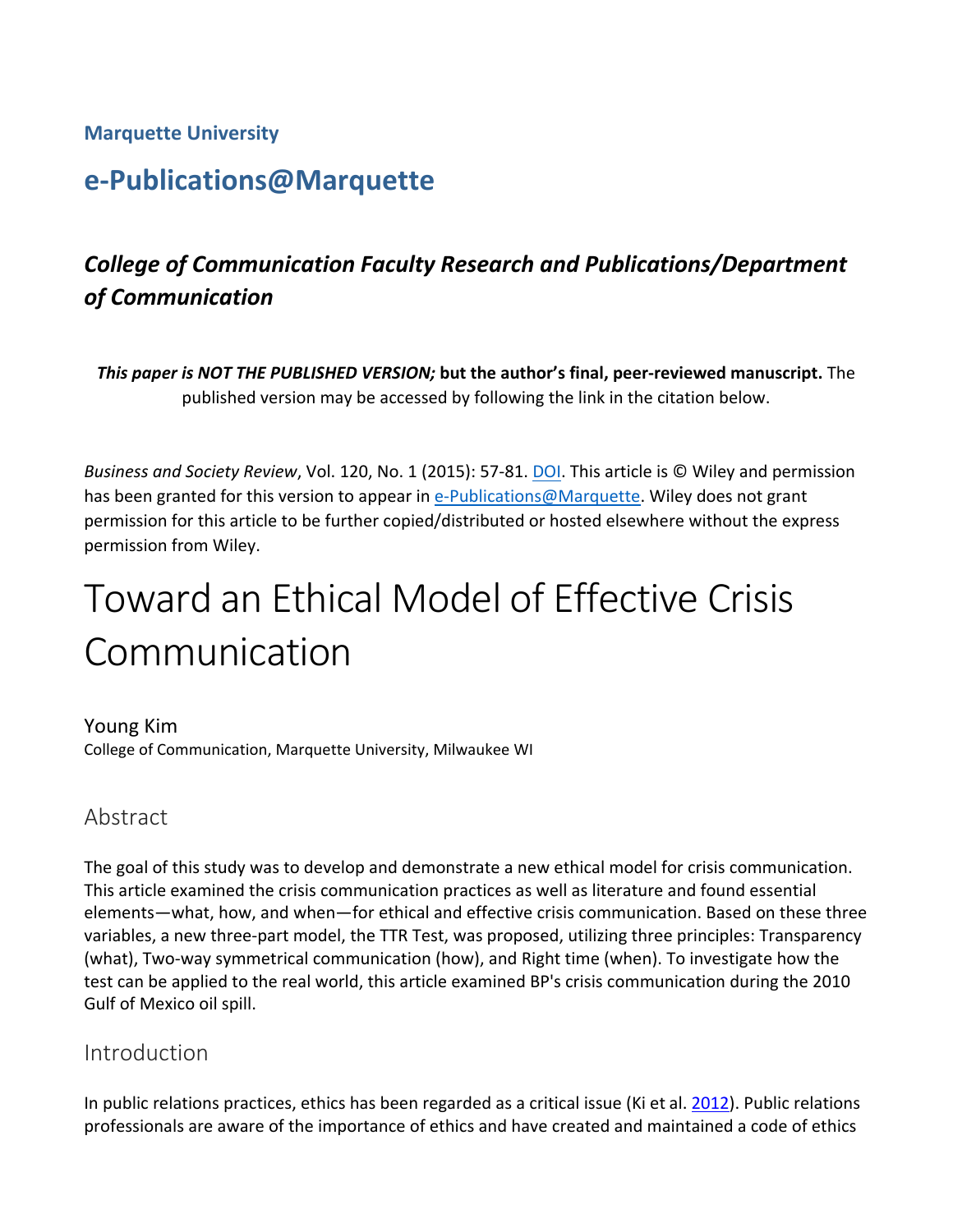to guide organizations toward ethical practices (Fisher 2005; Ki et al. 2012). Despite these efforts, organizations frequently must deal with crises caused by unethical public relations practices. Recent examples include scandals in American financial organizations (e.g., Enron, WorldCom), as well as crisis in foreign companies operating in America (e.g., Toyota), which have showed the importance of ethics in crisis communication (Gower 2006; Piotrowski and Guyette 2010).

In the early 2000s, Enron and WorldCom faced similar crises as a result of unethical financial practices; however, each company's crisis communication affected its reputation in quite different ways. Ultimately, Enron's reputation was damaged more than WorldCom's (Wright 2006). The Toyota recall crisis also demonstrated the importance of ethics when dealing with a crisis (Piotrowski and Guyette 2010). Between 2009 and 2010, Toyota Motor Corporation, the world's largest car maker, faced the most challenging crisis in its history when allegations arose that sudden unintended acceleration could bring about a fatal accident (Kell 2011; Liker 2011). As it turned out, there was no evidence related to electronic problems in Toyota vehicles, yet the unethical crisis communication used during the incident damaged the company's reputation in the eyes of the American press and the public (Piotrowski and Guyette 2010).

Ethics is essential in crisis communication and must be taken into consideration in all public relations practices. Research about crisis communication ethics has been paid relatively little attention compared with other areas of communication or public relations. Surprisingly, not one study dealing with the ethics of crisis communication appears in the totality of published studies from 1991 to 2009 (An and Cheng 2007; Avery et al. 2010; Gower 2006; Seeger and Ulmer 2001). This gap between crisis communication and the importance of ethics was the impetus for this study.

This article examines literature related to crisis communication, including theories, models, and strategies, and establishes ethical principles in terms of what, how, and when essential elements must be employed for effective and ethical crisis communication. The resultant test of Transparency, Twoway communication, and Right time (TTR) is then applied to determine the ethics of BP's crisis communication during the 2010 oil spill crisis.

#### Literature Review

#### Ethics and Public Relations

From a philosophical and scholarly perspective, ethics may be defined as the study of what is right or wrong, fair or unfair, just or unjust; in a word, morality (Palenchar and Heath 2006). Within the field of public relations, ethics tends to involve the importance of communication. Heath and Ryan (1989) suggest that public relations' ethical role is based upon responsible, professional, and strategic communication management. Grunig and White (1992) note that public relations should be grounded in a worldview that incorporates ethics into the process of public relations. Grunig and Grunig (1996) directly link the ethics of public relations practitioners to communication, arguing that one should consider the impact of communication behaviors on stakeholders, yet follow deontological rules to be honest, truthful, and sincere when communicating (Grunig and Grunig 1996; Huang 2004). Researchers note that when communicating with stakeholders and publics to help an organization, public relations practitioners must discern how to communicate truthfully and refrain from doing harm (Bowen 2005; Fitzpatrick 2006). Palenchar and Heath (2006) reinforced the importance of ethics in public relations practices by arguing that "public relations practitioners can essentially incorporate ethics as an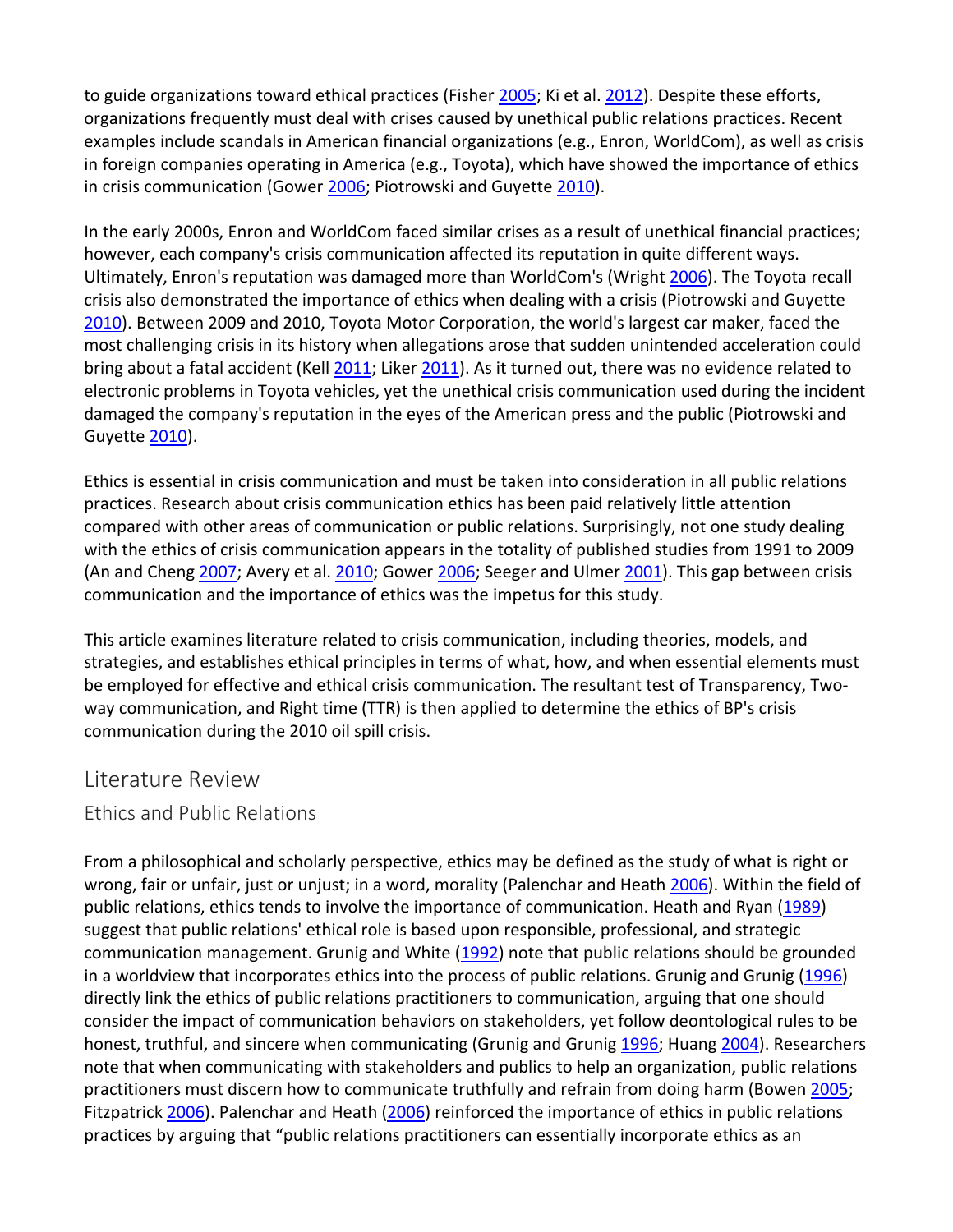element of the brand management of organizations: good organizations working and communicating well" (p. 137).

Grunig and Hunt's (1984) two-way symmetrical model, which emphasizes the exchange of information based on balanced communication between the organization and the public, has received a great deal of attention, particularly in regard to its focus on the relationship to ethical communication (Huang 2004; Palenchar and Heath 2006). Despite existing arguments that symmetrical communication and ethical communication are two different conceptual dimensions, public relations literature postulates that two-way symmetrical communication is inherently ethical (Grunig 2001; Grunig and Grunig 1992; Grunig and White 1992; Huang 2004). Grunig and Hunt (1984) developed a two-way symmetrical communication model to show that the concept is inherently ethical: "telling the truth," "interpreting the client and public to one another," and "management understanding the viewpoints of employees and neighbors as well as employees and neighbors understanding the viewpoints of management" (Grunig and White 1992, p. 289). More recently, Huang (2004) demonstrated this notion through three surveys of Taiwan's Top 500 companies and public relations agencies. She indicated that two‐way symmetrical communication is an essential element for ethical crisis communication in public relations practice (Huang 2004).

The fact that several ethical decision‐making models and practical models of public relations ethics include two‐way symmetrical communication indicates its ethical nature (Place 2010). Bowen (2004) includes symmetrical communication as one of six ethical considerations in her normative model of ethical management and communication. Hon (2006) also highlights the importance of symmetrical communication through a four‐step ethical model for responsible advocacy with activist publics. Fitzpatrick and Gauthier (2001) proposed principles of responsible advocacy in public relations based on two‐way symmetrical model and other theoretical bases for public relations ethics.

Although some researchers have made efforts to emphasize the importance of ethics in the realm of both practices and academics of public relations, ethics has not been enthusiastically and specifically reviewed, especially in the field of crisis communication (Seeger 2006; Wright 2006).

#### Crisis and Crisis Communication

While there is no standard definition of crisis, a few characteristics consistently emerge: significant threat(s), unpredictability, and urgency (Coombs 1999, 2007; Falkheimer and Heide 2006). Barton (1993, p. 2) defined crisis as "a major unpredictable event that has potentially negative results. The event and its aftermath may significantly damage an organization and its employees, products, services, financial condition, and reputation." Similarly, Fearn-Banks (1996, p. 1) considered a crisis "a major unpredictable event that has potentially negative outcome affecting an organization, company, or industry, as well as its publics, products, services, or good name." Coombs (1999, 2007) more clearly addressed the similar characters by defining crisis as "an event that is an unpredictable, major threat that can have a negative effect on the organization, industry, or stakeholders if handled improperly" (1999, p. 2). More recently, he fleshed out this definition, "a crisis is a sudden and unexpected event that threatens to disrupt an organization's operations and poses both a financial and reputational threat" (2007, p. 164). He further classified by adding to the crisis definition, "the perception of an unpredictable event that threatens important expectancies of stakeholders and can seriously impact an organization's performance and generate negative outcomes" (2010, p. 19). In public relations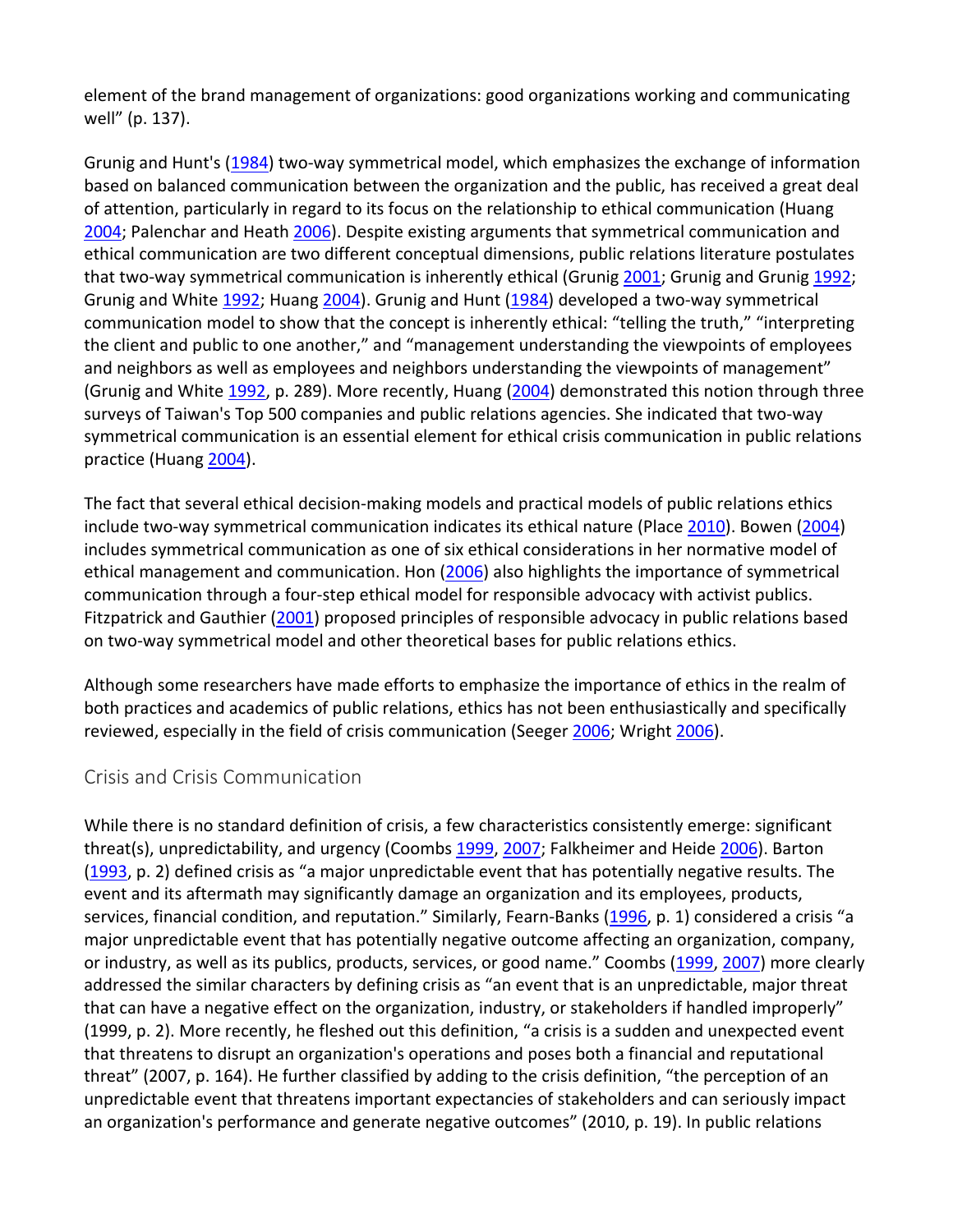practice, the Institute for Crisis Management, a research‐based crisis management consulting firm in the United States, defines a crisis as "a significant business disruption that stimulates extensive news media coverage. The resulting public scrutiny will affect the organization's normal operations and also could have a political, legal, financial, and governmental impact on its business" (Gower 2006).

In sum, crises are unusual occurrences that cannot be predicted but are expected and entail significant threats (Coombs 2010; Gower 2006). Seeger (2006) divided crisis into three basic categories: "natural disasters" (e.g., tsunamis, earthquakes, and wild fires), "industrial accidents" (e.g., spills, explosions, and product defects), and "intentional events" (e.g., workplace violence, product tampering, and terrorist attacks). According to Coombs (1999), crises can be clustered into identifiable types: natural disasters, malevolence, technical breakdowns, human breakdowns, challenges, megadamage, organizational misdeeds, workplace violence, and rumors.

Crisis communication is the crisis response, what organizations say and do after a crisis, on the crisis types (Coombs 2010). More specifically, crisis communication in public relations is an activity—the actual words (verbal) and actions (nonverbal)—the organization uses to reduce and contain harm caused by significant threats, unpredictability, and urgency (Coombs 1999; Reynolds and Seeger 2005; Seeger 2006). In other words, crisis communication can be defined as "the collection, processing, and dissemination of information required to address a crisis situation" (Coombs 2010, p. 20). This involves the sending and receiving of messages "to prevent or lessen the negative outcomes of a crisis and thereby protect the organization, stakeholders, and/or industry from damage" (Coombs 1999, p. 4). Crisis communication is also "verbal, visual, and/or written interaction between the organization and its stakeholders (often through the media) prior to, during and after a negative occurrence" (Fearn‐ Banks 2002, p. 480). Such crisis communication seeks to explain the specific event, identify likely consequences and outcomes, and provide specific harm‐reducing information to affected communities. In crisis communication, an honest, candid, prompt, accurate, and complete manner is required (Reynolds and Seeger 2005; Seeger et al. 1998).

#### Ethics in Crisis Communication Research

Communication scholars have paid much attention to crisis communication and its evolution in recent years (An and Cheng 2007). Falkheimer and Heide (2006) argue that crisis communication has mainly focused on the production of information, such as designing material in preparation for crisis, to cope with an existing crisis, or to restore order and cope after the crisis has settled. They insist that modern research in crisis communication has developed in two directions, encompassing theoretical models and focusing on the role of issues management (Falkheimer and Heide 2006).

An and Cheng (2007) identified research trends in crisis communication through a qualitative approach that reviews public relations articles published in two main journals, the *Journal of Public Relations Research* and *Public Relations Review*, between 1975 and 2006. They examined various aspects of the potential changes in crisis research, including research subject or topics, theoretical framework, and methodology in crisis communication research (An and Cheng 2007). Their findings show that research in crisis communication research is on the rise. Just over half of the articles studied (58.1 percent) were published between 2001 and 2006. Research involving evaluation of crisis and examination of the effect of public relations strategies is predominant (65.5 percent), and studies of nonspecific crisis situations (25.7 percent) were quite frequently conducted (An and Cheng 2007).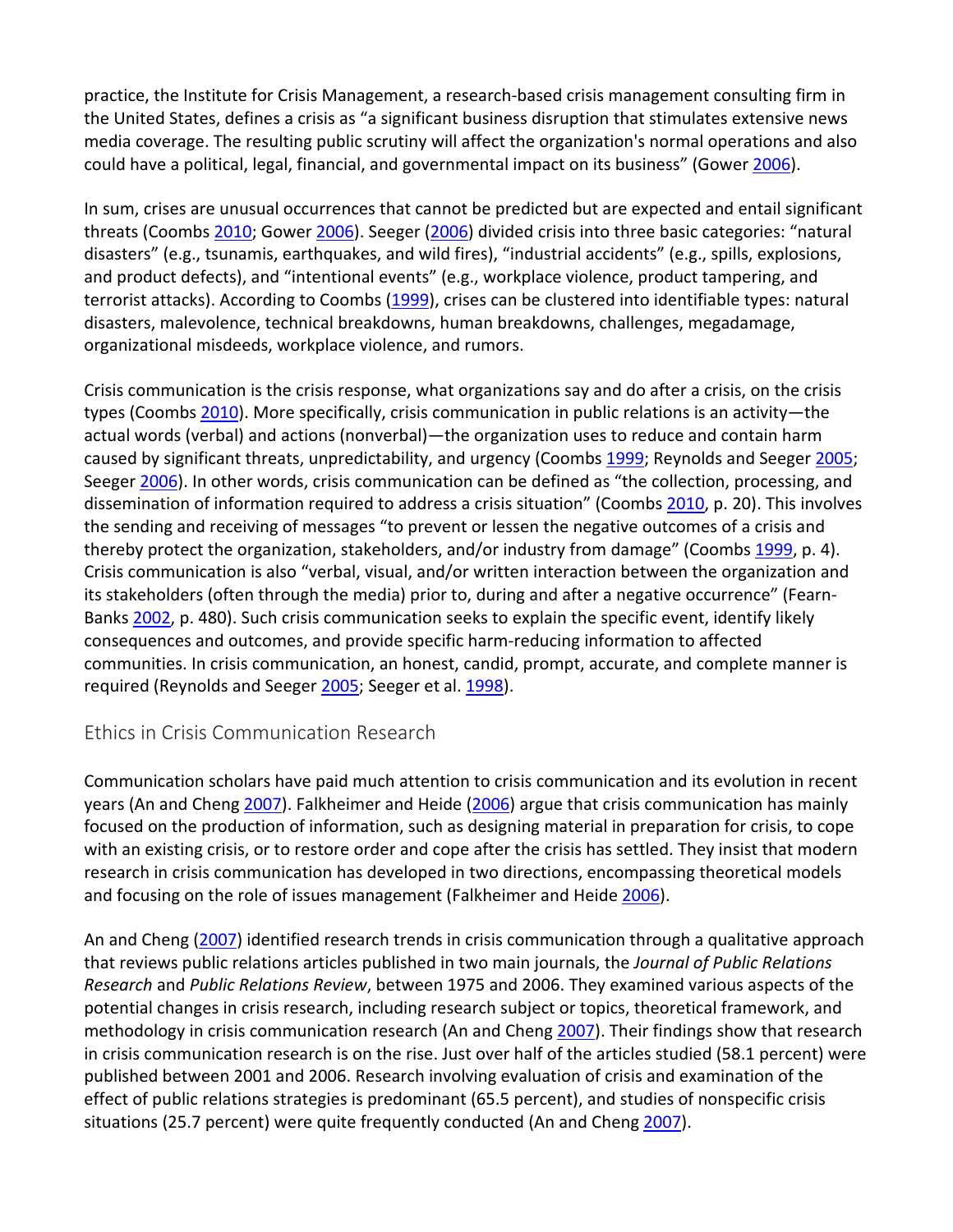Avery et al. (2010) investigated the trend of crisis communication research from a quantitative perspective. Their research investigated longitudinal trends of crisis communication theory in public relations research and its contextual applications between 1991 and 2009. Their study also focused on two primary streams of research, the theory of image restoration discourse (Benoit 1995, 1997) and the situational crisis communication theory (SCCT) (Coombs 2007). These two streams accounted for the majority of articles published on crisis management. Their findings showed that the research about evaluation of crisis case (48.6 percent), examination of the effect of strategies (14.9 percent), and review of definitions, functions, and role of crisis (8.1 percent) has been studied more widely than other subjects. Although the field of crisis communication research has indeed proliferated in the past three decades, there was no research focused on ethics as the main topic (Avery et al. 2010). Thus, academic research in the field of crisis communication ethics is less developed (Seeger 2006; Wright 2006).

While specific theories or models of ethics in crisis communication do not exist, Benoit (1997) and Coombs (2007) have addressed ethical issues in their theories. Benoit's (1997) theory of image restoration discourse is related to message options during crises, including what a corporation can say when faced with a crisis. This theory offers five broad categories of image repair strategies to respond to threats: denial, evasion of responsibility, reduction of event offensiveness, corrective action, and mortification. Some image repair strategies essentially involve ethics in terms of a philosophy that stresses what is right, fair, just, and moral; "denial" is based on honesty; "mortification" involves apologizing for an act, and "corrective action" is used to solve and prevent problems (Benoit 1997). Coombs' SCCT is a framework that allows crisis managers to benefit from understanding how crisis communication can be used to protect reputational assets during a crisis (Coombs 2007). To develop SCCT, Coombs (2007) stressed that the protection of stakeholders from harm is the first priority in any crisis, not the protection of the organization's reputation. He argued that SCCT provides guidance for crisis managers, who have ethical responsibilities when drafting a crisis response. In other words, even though its goal is to maximize the reputational protection afforded by post‐crisis communication, SCCT begins with ethical responsibilities (Coombs 2007).

Seeger and Ulmer (2001) also attempted to fill the gap between the dearth of academic attention to ethics in public relations and ethics as critical issue in practices. They proved that highly ethical crisis communication is effective in rejuvenating affected companies. The study of two crisis cases, the 1995 fire of Malden Mills in Massachusetts and the 1998 fire of Cole Hardwoods in Indiana, shows that immediate response is very important and effective in crisis communication because it reduces the uncertainty of the crisis and its potential harm to stakeholders. Both companies announced their plan for victims and rebuilding almost as soon as the fires were out. Seeger and Ulmer (2001) concluded that responding in very immediate ways played a positive role in ethical crisis communication.

#### Ethics in Crisis Communication Practices

Ethics is regarded as the most important element in public relations practice (Gower 2006; PRSA Code of Ethics 2011). Successful public relations hinges on the ethics of its practitioners. The professional public relations associations, including Public Relations Society of America (PRSA) and the International Public Relations Association, created and have continued to maintain a code of ethics to help public relations practitioners navigate ethics principles and applications. In fact, codes of ethics have helped to improve the public's perception of public relations, as a practice and profession. This element of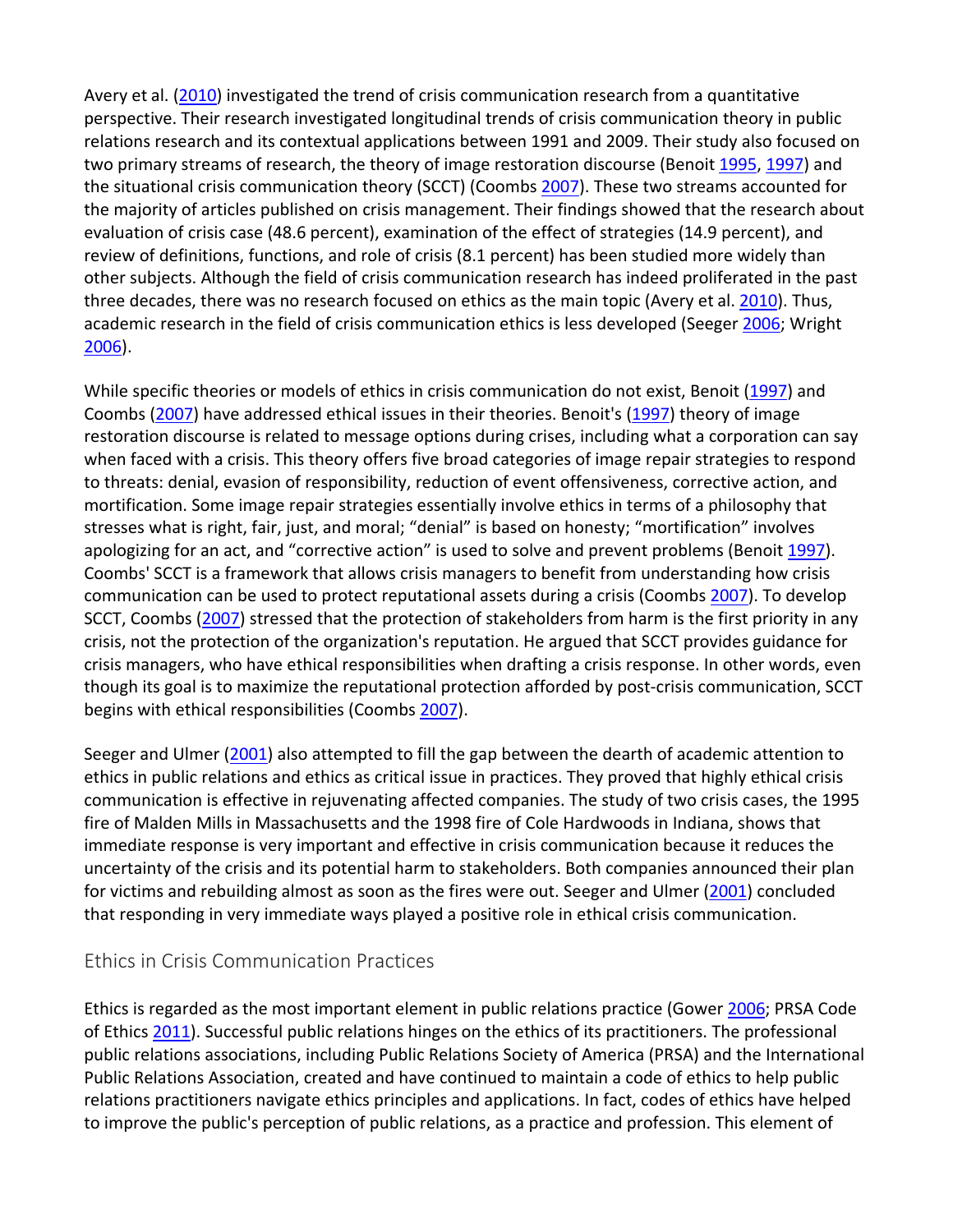professionalism makes unethical behavior less likely (Fisher 2005; Ki et al. 2012; PRSA Code of Ethics 2011). Through examination of codes of ethics in 31 Korean public relations firms, Ki et al. (2012) revealed that practitioners working in firms with ethical parameters were significantly more likely to engage in ethical practices. Seeger's (2006) best practices in crisis communication are strikingly consistent with the ethical guidance offered in the PRSA's code of ethics, which reinforce the importance of ethics in crisis communication (e.g., understanding the audience, honesty, candor, and openness).

Practical cases have also demonstrated the importance of ethics in crisis communication (Gower 2006; McHale et al. 2007; Seeger and Ulmer 2001; Wright 2006). Corporate public relations practices during financial scandals demonstrated the importance of ethical responses to crisis (Gower 2006). Enron and WorldCom faced similar crises when they failed to be honest and ethical in their dealings with the public (Wright 2006). Each company's crisis communication affected its reputation in quite different ways. While Enron's reputation was damaged because of failure to be perceived as transparent, WorldCom received more favorable media coverage because it attempted to be transparent during a crisis. These two cases show the importance of ethical principles, being truthful and transparent, for crisis communication (Gower 2006).

Nike's sweatshop labor crisis also demonstrated the importance of ethics, especially truthfulness, in crisis communication (McHale et al. 2007). In 1996, Nike was the target of numerous mass media attacks alleging abuse of young female workers in plants in Asian countries such as Indonesia, Vietnam, and China (DeTienne and Lewis 2005; McHale et al. 2007). To defend its practices and public reputation during this crisis, Nike responded to allegations in ethical ways, employing truthfulness and transparency, disclosing their corporate social responsibility statements, including a fair employee treatment and a labor report, and commissioning external investigations for the company's foreign workers. In responses to the investigations, the company developed its own code of conduct. Eventually, Nike's ethical crisis communication overcame the crisis brought on by activists and news media who initiated negative publicity (McHale et al. 2007).

More recently, Piotrowski and Guyette (2010) examined ethics in the case of Toyota Motor Corporation's recall crisis in 2009. The crisis was initiated by an allegation that improper installation of an all‐weather floor mat led to the sticking of the vehicle's accelerator, which could cause a fatal accident. They found that the company's crisis as criticized by the media, national businesses, and the American public was not attributable to the vehicle's accelerator problem itself. The negative reputation arose from Toyota's resultant unethical crisis communication. The veracity of public statements from Toyota was not publicly trusted, and the public felt to some degree that the company's decision making during the crisis period had been unethical. Moreover, there was little faith in Toyota's transparency during the crisis. Piotrowski and Guyette (2010) concluded that the American public was largely disappointed in Toyota's ethics during the recall crisis, and such disappointment was likely to not only decrease the company's auto sales but also increase competitors' market share in 2010. They suggested that Toyota's leadership could protect reputational aspects through ethical strategies (Piotrowski and Guyette 2010).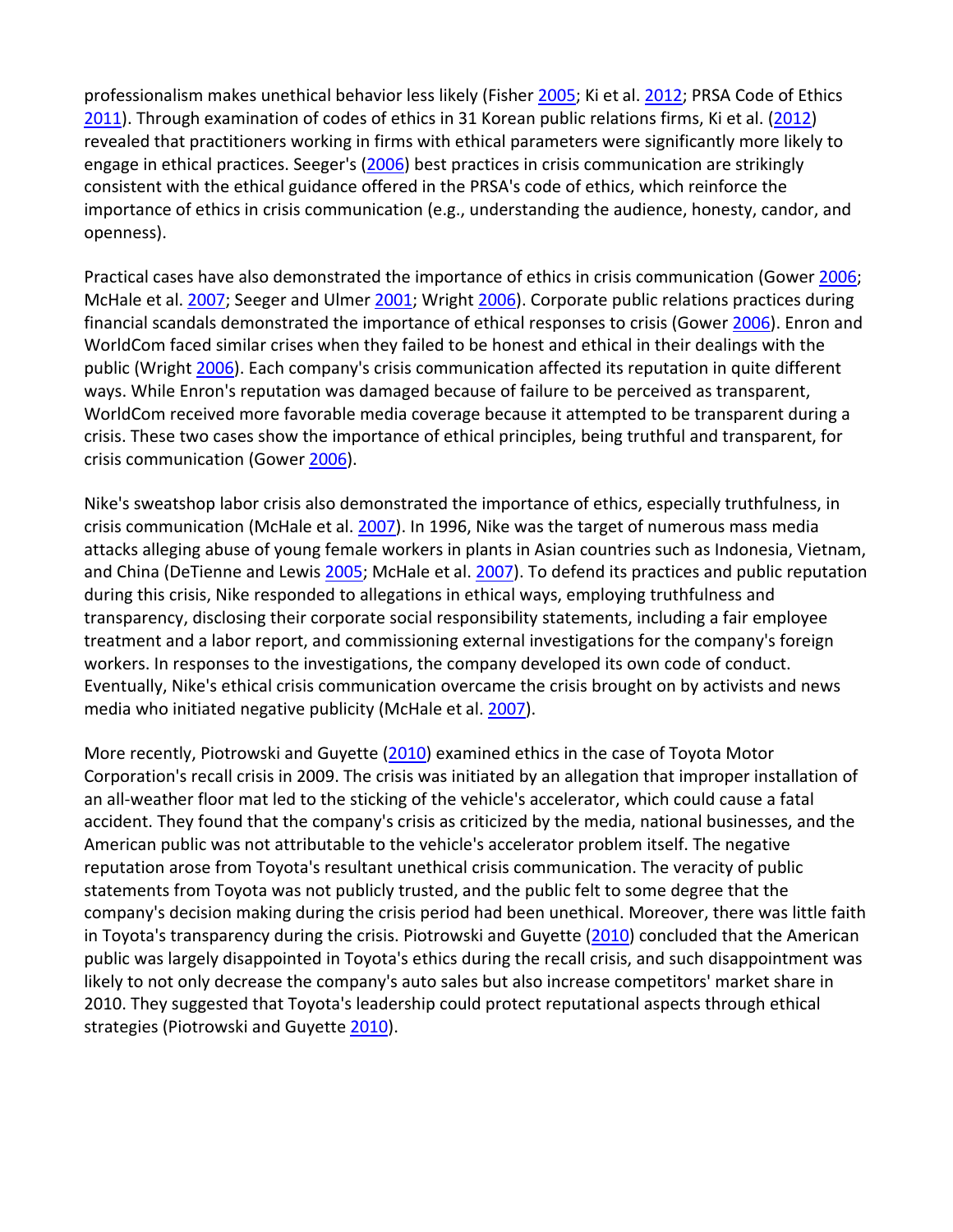#### Three Common Variables for Effective Crisis Communication

Crisis communication literature and practice offer common variables—what, how, and when—as essential elements for effective crisis communication. To organize and synthesize the various management insights, Coombs (1999, 2010) divided the crisis management process into three stages: pre-crisis, crisis event, and post-crisis. He considered this three-staged approach to be a comprehensive model capable of developing "random" insights into the crisis management process and to articulate what and how actions must be done in every stage. His study implies that every stage in a crisis requires a different approach to crisis communication. For example, in the pre‐crisis stage, crisis communication should focus on "what sources to scan, how to collect information, and how to evaluate information for its crisis potential" in order to locate and reduce risk (Coombs 1999, p. 22). The goal of crisis communication is "for use in the process of evaluating crisis management performance in post-crisis stage" (Coombs 1999, p. 146).

Benoit (1997) suggests that a company facing crisis must tailor crisis messages for every different audience. According to Benoit (1997), "the most important audience is appeased first, and then devotes time and effort to the other audiences as possible. This may be done with different messages delivered to different groups" (p. 183). Reynolds and Seeger (2005) point out that communicating timely information to the public is a core function of crisis communication. When a threat erupts into a crisis, different communication exigencies and various audiences emerge. Timely communication with various groups, for instance, victims, potential victims, and close family members, may help mitigate or contain harm. Other researchers stressed the "when" variable by highlighting the importance of such timely communication (González-Herrero and Pratt 1996; Huang 2008; Sillince 2002; Strong et al. 2001; Wei et al. 2010).

Additional case studies related to effective crisis communication have examined the "what," "how," and "when" variables in detail. Tompkins and Anderson (1971) examined the role of communication in the Kent State University crisis, and Cushing's case study (Cushing 1994) of the role that communication plays in airline disasters demonstrated that "the crisis was at least facilitated by organizational communication deficiencies, including two-way communication" (Seeger et al. 1998, p. 240). These two studies stress the importance of two-way communication to prevent a crisis, as well as deal with a crisis in terms of the "how" variable. Other case studies show the "what" that was done in effective crisis communication. Through analysis of Exxon's crisis communication after its Valdez oil spill incident, Small (1991) established that a candid, prompt, honest and complete response in a crisis may also bolster an organization's reputation and integrity in the long run. Seeger and Ulmer (2001) supported Small's (1991) study by demonstrating through two fire crisis cases that prompt response can reduce the uncertainty of the crisis and its potential harm to stakeholders. McHale et al. (2007) also upheld Small's (1991) findings in terms of candidness, honesty, and completeness of response. They further argued that Nike was able to overcome its sweatshop labor crisis through the use of truthful crisis communication (McHale et al. 2007).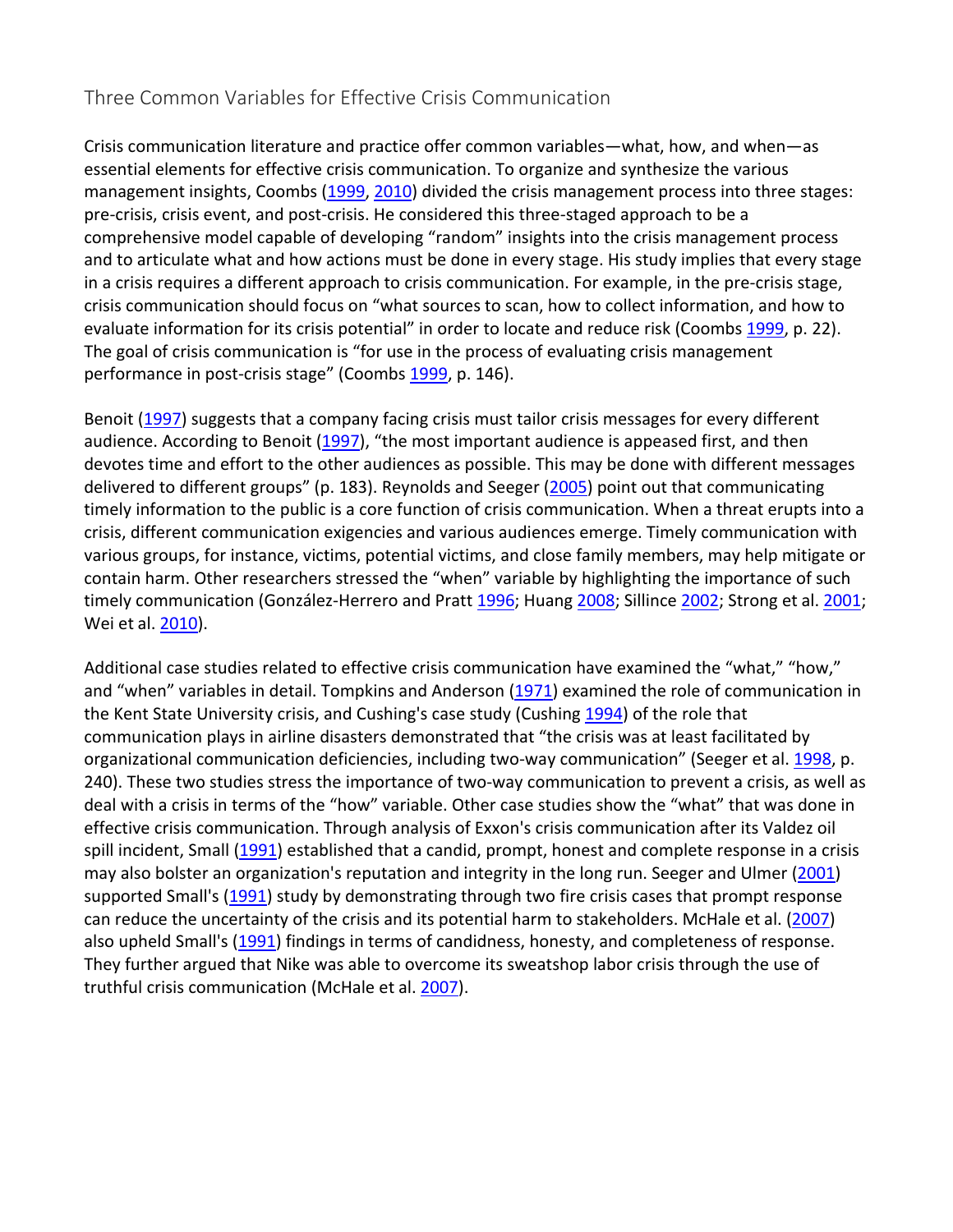## Analysis and Implications Toward an Ethical Model of Effective Crisis Communication: The TTR Test

Similar to Seeger and Ulmer's efforts (Seeger and Ulmer 2001) to relieve public relations academics' thirst for an ethical theory or model, this study's goal is also to set forth a new ethical model based on a set of principles for effective crisis communication. We have seen how the aforementioned three common variables, "what," "how," and "when," have led to effective crisis communication. Based on these three variables, a three‐part model, the TTR Test, is hereby proposed. The TTR model consists of the three principles: Transparency (what), Two‐way symmetrical communication (how), and Right time (when). The TTR Test defines the moral boundaries of crisis communication and serves as a set of action-guiding principles directed toward both moral consequences and effectiveness in dealing with a crisis.

I first show how these three principles can be drawn individually from crisis communication studies and cases, and then discuss them together as a new model by applying them to a current crisis case, the BP oil spill crisis. The TTR Test is strictly limited to crisis communication and altogether avoids risk communication.

#### Transparency (What)

The first principle of the TTR Test is transparency. Transparency is a measure of the degree to which organizational actions and decisions are ascertainable and understandable by a party interested in those actions or decisions (Gower 2006). It involves "the willingness and responsibility to try to give a meaningful and accurate account of oneself, or of circumstances in which one is involved" (Cotterrell 1999, p. 419). Nonetheless, the concept of transparency is not limited to just availability of information but involved with active participation in acquiring, distributing, and creating knowledge (Cotterrell 1999). As there is always new information to know or disclose as well as another side to every story to tell, transparency is "an unending process" (Cotterrell 1999; Gower 2006, p. 96).

However, transparency in the TTR Test is a more specific standard value organizations must show during a crisis than literal transparency in the ethics literature because such disclosure of information should be needed for responsible decision making (PRSA Code of Ethics 2011). In order to be transparent, public relations practitioners must acknowledge and respect informational needs and interests of those with whom they communicate, consider the harms that may result from communication, counsel clients and employers to "tell the truth," and balance constituent interests with organizational interests (Fitzpatrick 2006, p. 12; Place 2010). In this sense, transparency should be guided by the relationship between the organization and its various stakeholders, and how much information and what information to share will depend on whether the information significantly affects stakeholders (Gower 2006).

Transparency must be combined with trust and truthfulness. In public relations, trust can be operationalized as an organization "doing what it says it will do" (Ledingham 2003, p. 185) Specifically, trust is the belief that an organization will do its utmost to meet stakeholder's expectations of the organization, in particular, to reduce stakeholders and victim's uncertainty and stress in crisis situation (Seeger and Ulmer 2001). To maintain trust and to ensure that a stakeholder's expectations can be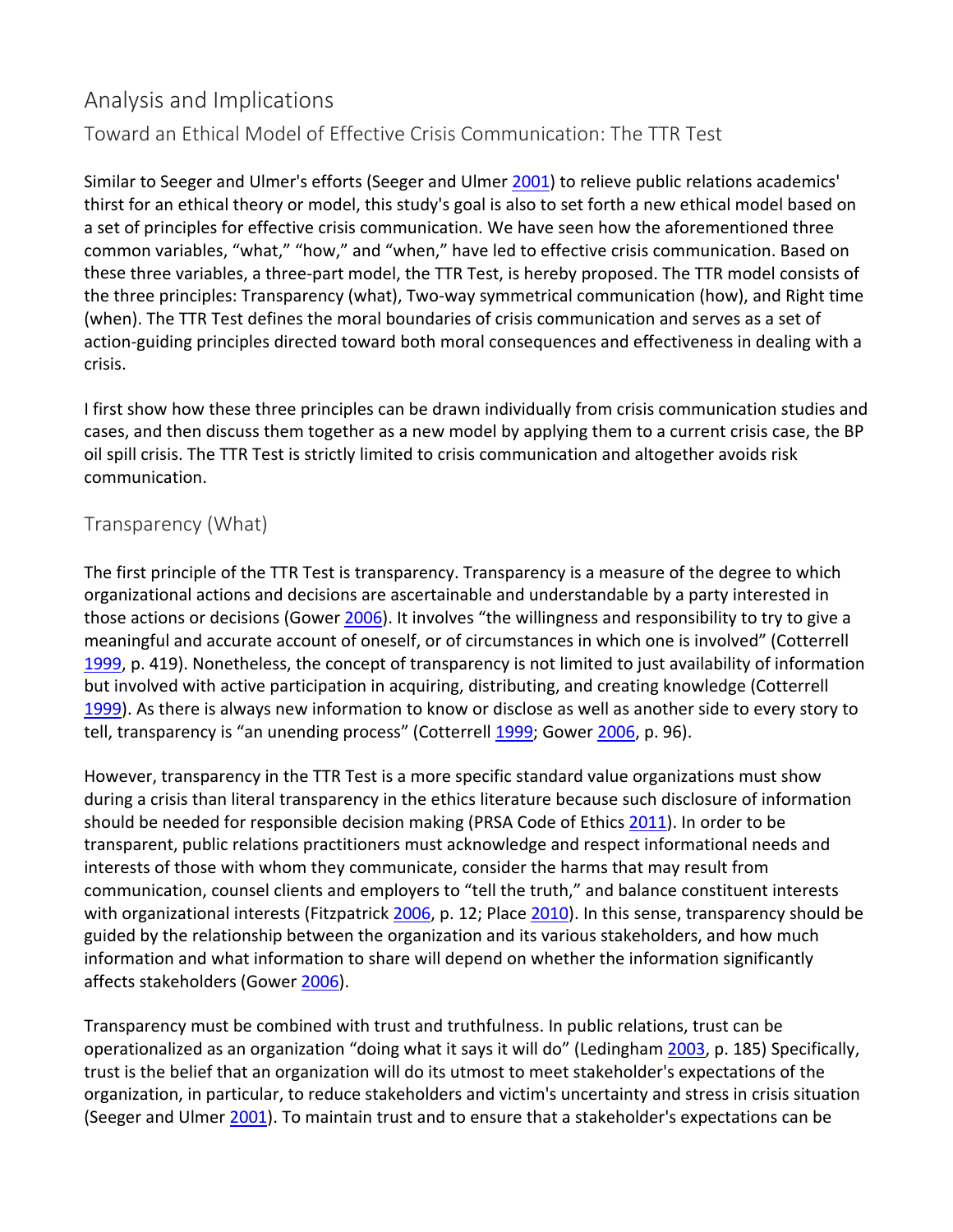met, an organization must consider what stakeholders think about the organization. That is, the organization in the times of crisis should be truthful about its circumstances (Fitzpatrick 2006; Gower 2006). As the recent cases including Enron, WorldCom, Nike, and Toyota's crises showed, trust and truthfulness are essential for crisis communication. While Enron and Toyota did not meet stakeholders' expectations and were not publicly trusted, Nike and WorldCom could maintain trust through their truthful communication (Gower 2006; McHale et al. 2007; Piotrowski and Guyette 2010).

Further, the concept of trustworthy transparency embraces being honest, candid, and factually accurate from an ethical standpoint (Cotterrell 1999; Gower 2006; PR Coalition 2003). Transparency is an organization's willingness based on responsible decision making to disclose information of its business, social, and political activities, leading to responsible openness of information that "stakeholders can see what the organization is doing and understand the reasoning behind its actions" (Gower 2006, p. 95). In order to be transparent, public relations practitioners must acknowledge and respect informational needs and interests of those with whom they communicate, consider the harms that may result from communication, counsel clients and employers to "tell the truth," and balance constituent interests with organizational interests (Fitzpatrick 2006, p. 12; Place 2010). Transparency in the TTR Test encompasses trust, truthfulness, candor, honesty, and openness.

#### Two‐Way Symmetrical Communication (How)

Two-way symmetrical communication has provided the ethical base for public relations (Bowen 2004, 2005; Fitzpatrick and Gauthier 2001). As two-way symmetrical communication fosters understanding among all parties involved, it is considered as the ideal goal for which public practitioners must strive (Bowen 2004). In practical models and theories of public relations ethics, use of two‐way symmetrical crisis communication strengthens the conceptual base of the TTR Test because it is based on a way of satisfying a moral duty to engage in dialog (Bowen 2005; Grunig and Grunig 1996). Furthermore, twoway symmetrical communication plays a pivotal role as one of the principles of responsible advocacy in public relations (Fitzpatrick and Gauthier 2001).

Two-way symmetrical communication is basically assumed to include "telling the truth," "interpreting the client and public to one another," and "management understanding the viewpoints of employees and neighbors as well as employees and neighbors understanding the viewpoints of management" (Grunig and Hunt 1984, p. 42). Its goal is to foster understanding and communication rather than to persuade the public and other stakeholders, and therefore, "exchange information based on dialogue," as well as to create "balance between the organization and public" (Grunig and Grunig 1992, p. 289). Two-way symmetrical communication forms the basis of excellent public relations practice. According to Grunig (1992), "excellent organizations 'stay close' to their customers, employees, and other strategic constituencies" (p. 16).

In short, two-way symmetrical communication is characterized by a willingness of an organization to listen and respond to its key stakeholders' concerns, interests, and actions; that is, using two‐way symmetrical communication can satisfy the organization's moral duty to engage in dialog (Bowen 2005). Moreover, symmetry is an inherently ethical form of communication (Grunig 1992, 2001; Grunig and White 1992; Huang 2004; Roper 2005). Two-way symmetrical communication can be achieved through ethical responses based on truth‐telling and an understanding of all viewpoints during a crisis,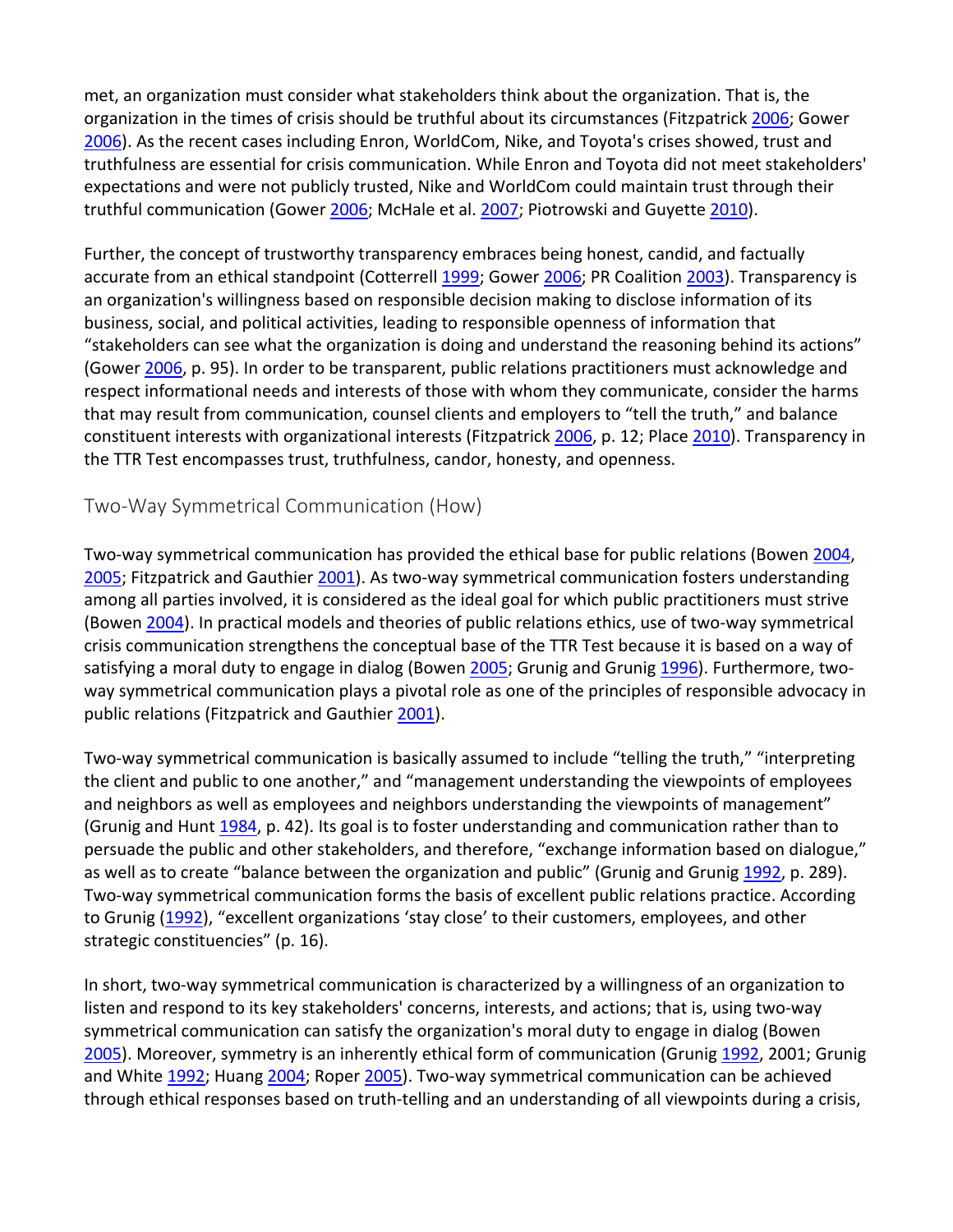which logically implies transparency. Therefore, two-way symmetrical communication in the TTR Test refers to a basic concept: it focuses on "an ethical response to a crisis" (Gower 2006, p. 99).

#### Right Time (When)

The old adage representing key principles of crisis communication, "tell it all, tell it fast," supports the notion that "when information gets out quickly, rumors are stopped" (Seitel 2007, p. 408). It seems as if promptness or immediacy is a general rule in public relations practice. In1986, Johnson and Johnson Company was able to quickly terminate a crisis related to allegations of poisoned Tylenol, limit the damage, and restore credibility by providing the public with prompt response (Seitel 2007). Also, the 1995 fire of Malden Mills in Massachusetts and the 1998 fire of Cole Hardwoods in Indiana demonstrated that immediate response is a very important aspect of effective, ethical crisis response, as it reduces stakeholders and victim's uncertainty and stress (Seeger and Ulmer 2001). Most research and case studies to date have focused on "the initial response to a crisis" during the post-crisis phase. Unfortunately, there are currently no studies related to crisis communication that cover every crisis stage. The focus tends to be aimed at promptness or immediacy as the best way to conduct crisis communication, which makes it easy to overlook follow‐up crisis communication with stakeholders (Coombs 1999).

Promptness or immediacy needs to be considered with more care when applying it to the life cycle of crisis. An immediate or prompt response is obviously important, especially when it comes to post-crisis communication; however, crisis communication is essential in every crisis stage. Ethical crisis communication should continue throughout the life cycle of a crisis, which includes all three stages: pre, during, and post (Coombs 1999, 2010; González-Herrero and Pratt 1996). Timeliness of communication is one of the factors critical to satisfaction across stakeholder groups (Strong et al. 2001), and the more unpredictable the state of an event or the external environment, the more critical a timely response becomes (Sillince 2002).

Reynolds and Seeger (2005) also urge timely communication, not just immediate release of information to the public, given emerging difference in communication exigencies and audiences in every crisis stage. Furthermore, the finding that the form of the crisis response, including timely, consistent, and active response, is more powerful than crisis communication strategies (denial, diversion, excuse, justification, and concession) to predict trust and relational commitment highlights the importance of timely communication (Huang 2008). Above all, the determination of "right time" to circulate information is crucial for its effective transmission of messages. Crisis information should reach, in a timely fashion, every person who is at risk and wants to be informed (Wei et al. 2010). Consequently, "right time" in the TTR Test refers to communication timing throughout the life cycle of the crisis and timely response to a crisis.

Practical Implications: Analysis of a Crisis Case (the 2010 BP Oil Spill) Based on TTR Test

To help public relations practitioners use the TTR Test in the "real world," I will apply the TTR Test to the BP oil spill in 2010, to assess BP's ethical communication.

On April 20, 2010, an explosion occurred on the Deepwater Horizon, a drilling rig working on the Macondo exploration well for the oil company BP. The explosion occurred one mile below the surface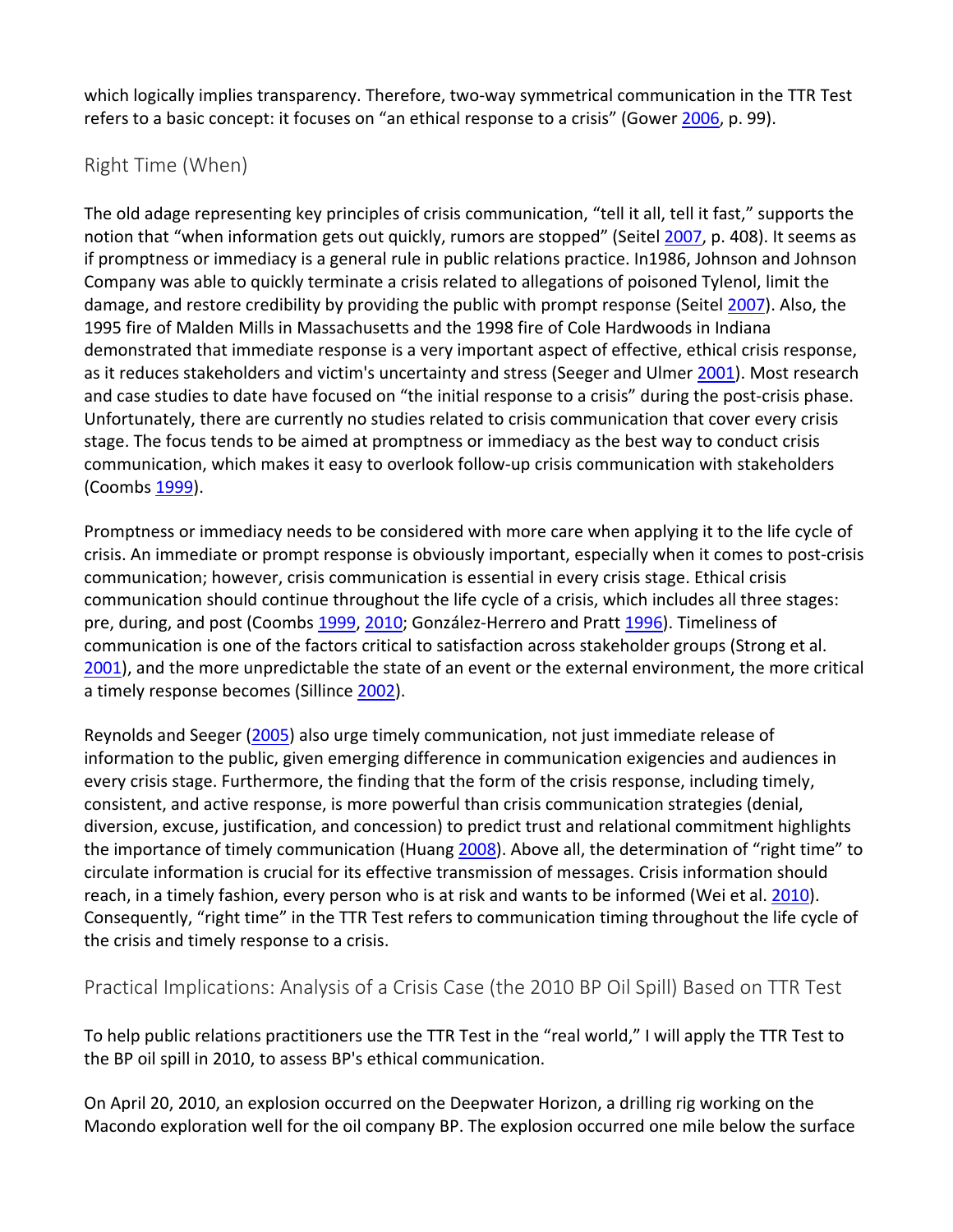of the water in the Gulf of Mexico, leading to the largest accidental oil spill in history (Deepwater Horizon Accident 2011). Nearly 5 months after it blew out of control, BP and government scientists conducted tests that confirmed the effectiveness of the "static kill." After pumping heavy drilling mud into the well, the federal government finally declared the well dead in September. By November 2010, an emergency program had ended and the settlement phase began (Times Topic 2011). As of December 31, 2011, BP had spent \$14 billion in cleanup and damage compensation costs (Deepwater Horizon Accident 2012). Many experts argue that the crisis communication strategies of BP and former chief executive officer (CEO) Hayward were not successfully conducted (Daniels 2011; Kuzmeski 2010; Roach 2010; Sellnow 2010; Spaeth 2010).

The TTR Test also reveals that BP's crisis communication was unsuccessful based on ethical standards. The company's crisis communication was unethical because their communication did not meet any of the TTR Test standards at the outset the public did not trust BP's crisis communication. Lack of transparency drew close media scrutiny and suspicion (Kuzmeski 2010). It was revealed during several stages of the event that BP was not being completely truthful about the spill. To compound the problem, the company refused to allow the media to get close to the site (Kuzmeski 2010).

On May 14, the beginning stage of the oil spill event, former CEO Tony Hayward said, essentially, that the Gulf of Mexico is a big ocean and claimed that the amount of oil pouring into it was tiny and insignificant (Roach 2010). On top of that, he and BP often changed of the amount of oil spilled and seemed reluctant to provide live video feed of the ruptured pipe—even though they had a higher quality video feed much earlier than previously revealed (Daniels 2011; Kuzmeski 2010; Spaeth 2010). Failure to be fully transparent—failure to disclose what is known and done by the company—resulted in finger pointing and blame. Criticism of BP officials' ethics increased as illustrated by comments from Congress: "time after time, it appears BP made decisions that increased the risk of a blowout to save the company time or expense" (Kuzmeski 2010; Verschoor 2010, p. 14).

Such BP leadership's ambiguous communication to the public and the media did not build confidence but made its communication worse (i.e., not being transparent). The ambiguous public communication involving underestimating the volume of the spill and overestimating the capability of the company to plug the well resulted in an image of incompetence (Veil et al. 2013). Although BP should have provided information that was accurate and factually correct, they failed to communicate with stakeholders honestly, openly, and truthfully (Cotterrell 1999; Gower 2006). In fact, BP utilized public relations tools to provide accurate and factual information through press release issued almost daily to give updates on cleanup and recovery efforts and to progress on stopping the leaks as well as numerous videos on their web sites and social media (e.g., Flickr, Twitter, YouTube) (Muralidharan et al. 2011; Veil et al. 2013). However, their efforts were disingenuous, not sincere, because of ambiguous communication.

Also, BP should have been engaged in crisis communication before they had adequately prepared and practiced. When asked about preparing for a worst case scenario, they answered that the spill was "a completely unanticipated event" (Roach 2010, p. 19).

Eventually, BP's crisis communication was handed over to external organizations. On June 1, Thad Allen, the government's national incident commander, held a daily press briefing without BP, and in July, the White House replaced BP's web site (Daniels 2011). However, by not being fully transparent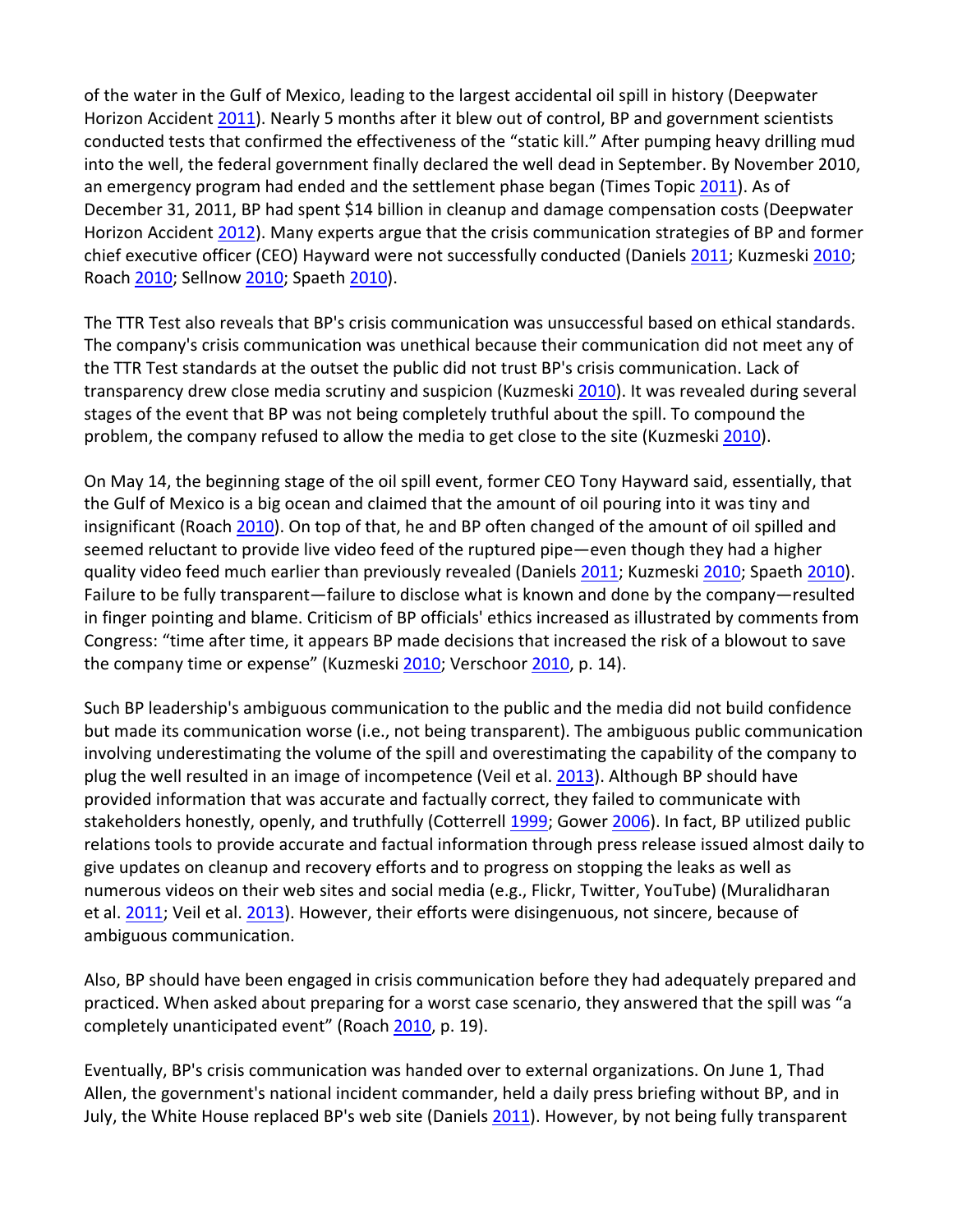about BP at the initial stage, the U.S. government also missed an opportunity to fully inform the public (Kuzmeski 2010).

In addition, BP's delay in responding to the crisis on the social media can be another evidence of its communication being not at the right time. The explosion on Deepwater Horizon occurred on April 20, 2010, but BP's first tweet and first Flickr photo were on April 27 and the first YouTube video was uploaded on May 27 (Muralidharan et al. 2011). In other words, BP started to use social media only after realizing that the oil spill crisis had already lead to negative reputation from the failure to satisfy stakeholders through a timely response (Muralidharan et al. 2011).

Such delayed response indicates that BP's crisis communication did not satisfy the moral duty to engage in dialog (i.e., the failure of two-way symmetrical communication), resulting in the publics' negative responses on social media (Bowen 2005; Muralidharan et al. 2011). Although BP disseminated information on their corrective actions such as compensation and mortification, its communication efforts did neither alleviate the angry publics nor materially affect general public opinion (Muralidharan et al. 2011). Further, BP's vague response to the public and news media means that BP also failed to engage in two-way symmetrical communication, which is the next component of the TTR Test. This was demonstrated by BP's poor web site operation during a crisis. BP incorporated on its web page a wide range of visuals, including videos, slideshows, diagrams, and live video feeds of the oil flowing into the Gulf. The Deepwater Horizon web site generated more than 150 million page views, sometimes sustaining an average of more than 3 million impressions per day. However, information posted on BP's web site was not trusted by the public because it was operated based on a one‐way system. BP showed only their own live video feeds and did not allow people to post pictures of the beaches (Daniels 2011).

Other web sites that employed two‐way symmetrical communication were more reliable. For example, Florida Live, a site launched by the nonprofit organization Visit Florida, invited residents to post pictures of beaches so that viewers could see them in real time (Daniels 2011). As of February 2011, almost 6 months after the well was completely capped, BP's web site did not communicate the latest on cleanup efforts (Casey 2011). Thus, BP's web site communication did not meet Grunig and Hunt's (1984) direction and purpose for two‐way communication. The web site's role was not sufficient to exchange information that could create a balance between the company and the public. Although BP hired "social media expertise," the company's communication in social media failed to listen and respond to the concerns and interests of its key stakeholders (Daniels 2011, p. 43; Grunig and Grunig 1992; Roper 2005). Further, the company failed to engage proactively in social media. When the crisis hit, conversations were already taking place on Twitter, Facebook, and other social networking sites (Schock 2010). The fact two-way symmetrical communication was not used makes BP's crisis communication unethical.

Above all, crisis communication related to the oil spill was not implemented at the right time; that is, BP did not communicate timely information to the public. During the early days of the spill, there was a lot of finger pointing between the companies involved in the spill. No one wanted to say "this is our fault" (Kuzmeski 2010, p. 38). At the initial stage of the spill, BP did not indicate its responsibility for the explosion happening but attempt to shift blame for the explosion that caused the oil spill to another company, Transocean (Harlow et al. 2011). From April 11 through 28, the company issued six press release "to include some references to BP working with Transocean" and "to imply that BP and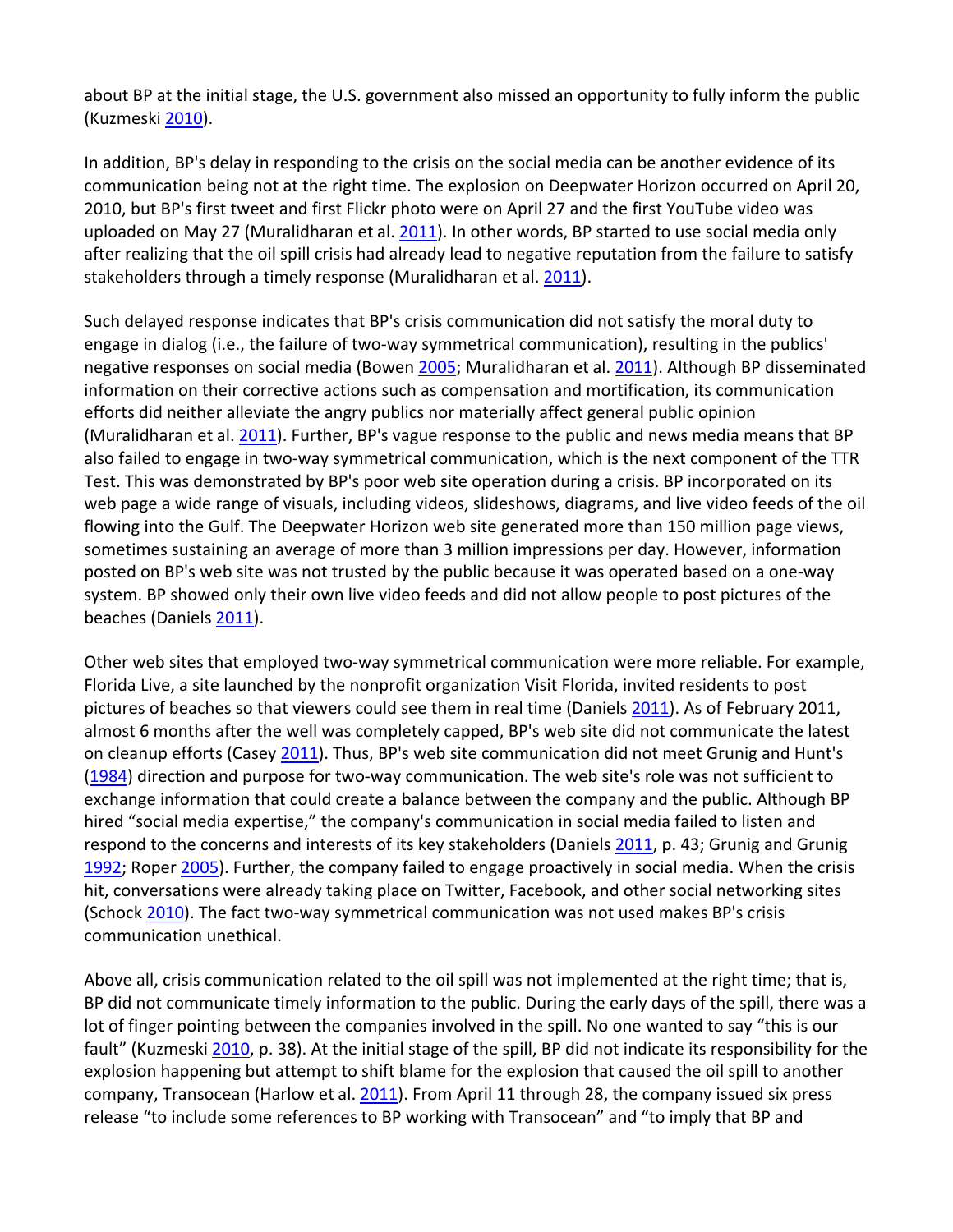Transocean were somewhat equally sharing the burden of response to the explosion" (Harlow et al. 2011, p. 82). The result was a situation in which crisis communication could not be implemented at the right time. Even though the company publicly accepted responsibility and its executives certainly expressed remorse for devastating the fragile ecological system and destroying the livelihood of gulf coast residents, it was difficult for the publics to accept the responsibility (Harlow et al. 2011; Veil et al. 2013). In other words, the initial response to the crisis was not made with promptness or immediacy. BP's crisis communication did not play a timely role in providing information to reduce the public's harm or uncertainty (Roach 2010; Spaeth 2010).

Within less than a month, the different estimates by BP varied wildly regarding the amount of oil leaking daily into the Gulf of Mexico (1,000 barrels, 5,000 barrels, and 60,000 barrels), which resulted in public criticism (Spaeth 2010). Even though a prompt response was required given the unpredictable nature of the event, BP responded to its stakeholders at the wrong time (Sillince 2002). Furthermore, follow-up communication was also insufficient. BP's crisis communication did not continue in a timely manner throughout the life cycle of crisis. BP and the U.S. government failed to release steady updates regarding their efforts to stop the spill and completely ignored communication regarding implementation of a recovery process (Kuzmeski 2010). The information BP disseminated was offered at the wrong time, as the communication could not reach every stakeholder at risk who wanted to be informed (Wei et al. 2010). As BP's timeliness of communication could not satisfy interests of any stakeholders, including the public and media, their crisis communication strategies could not work (Huang 2008; Strong et al. 2001).

#### Conclusion

Although many public relations practices have highlighted the importance of ethics in crisis communication, research about public relations ethics has been paid relatively little attention (Gower 2006; Seeger and Ulmer 2001). Further, to date, there is no any ethical model or theory in the field of crisis communication. The goal of this article was to develop and demonstrate a new ethical model for crisis communication. In order to investigate how the TTR Test can be applied to the real world, oil spill crisis communication was employed. It turned out that BP's crisis communication was unethical when it comes to the TTR Test.

This study, however, has its limitations with respect to applicability and unexhausted ethics standards. The TTR Test offers general standards rather than a specific framework. Each principle (transparency, two‐way symmetrical communication, and right time) does not yet consist of a list of questions or scales; that is, the concept of each principle may be vague. For this reason, the application of the test to cases might be challenged by other scholars. Further, this study applied the TTR Test to just one form of crisis—an oil spill. To develop and advance the TTR Test, it must be applied to various crises, such as natural disasters, international events, and a variety of other harm-inducing occurrences, including rumors, malevolence, and misdeeds (Coombs 1999; Seeger 2006). In addition, there are many other ethical values not included in TTR Test. According to the PRSA Code of Ethics, "responsible advocacy" is regarded as one of the core values of public relations, but the TTR Test does not contain or address this value (Fitzpatrick and Bronstein 2006; PRSA Code of Ethics 2011). Toward an ethical model of effective crisis communication, future study should not only provide a more elaborated model based on exhaustive ethics standards and specific frameworks, but also show how the test can be applied to various crises.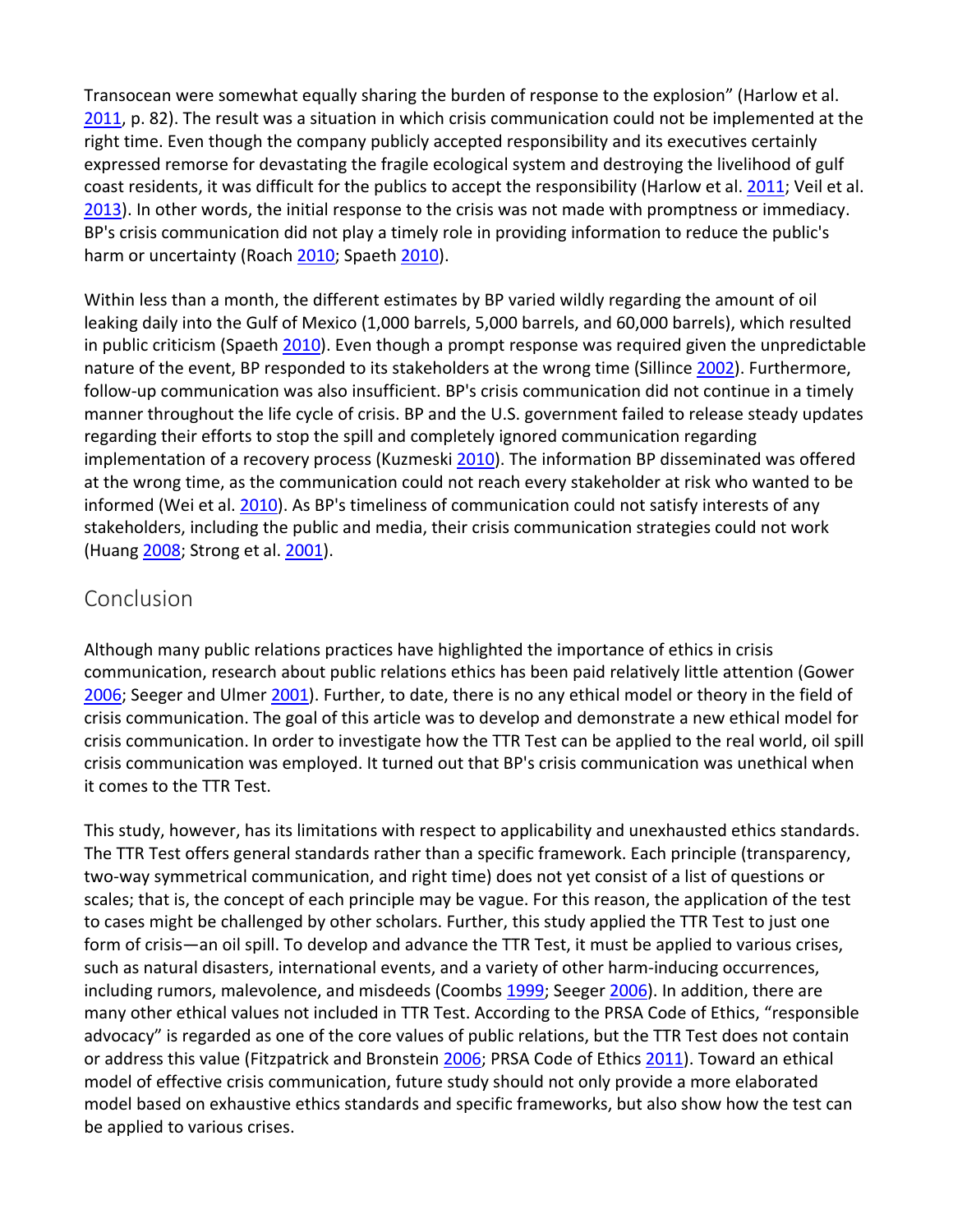Nonetheless, this study is meaningful because the TTR Test is a new ethical model for effective crisis communication drawn from three common variables from crisis communication literature and practices (what, how, and when). The TTR Test has the potential to be a useful tool for simultaneously understanding effectiveness and ethics in public relations practice by helping public relations professionals to develop solutions for unethical practices as well as to establish effective crisis communication strategy.

#### References

- An, S. K., and Cheng, I. H. 2007. "Crisis communication research in public relations literature in 1975– 2006," Paper presented at the annual meeting of National Communication Association, Chicago, IL.
- Avery, J. E., Lariscy, R. W., Kim, S., and Hocke, T. 2010. "A quantitative review of crisis communication research in public relations from 1991 to 2009," *Public Relations Review* 36: 190–192.
- Barton, L. 1993. Crisis in Organizations: Managing and Communicating in the Heat of Chaos. Cincinnati, OH: College Divisions South‐Western.
- Benoit, W. L. 1995. Accounts, excuses, and apologies: A theory of image restoration strategies. Albany, NY: State University of New York Press.
- Benoit, W. L. 1997. "Image repair discourse and crisis communication," *Public Relations Review* 23(2): 177–186.
- Bowen, S. A. 2004. "Expansion of ethics as the tenth generic principle of public relations excellence: A Kantian theory and model for managing ethical issues," *Journal of Public Relations Research* 16(1): 65–92.
- Bowen, S. A. 2005. "A practical model for ethical decision making in issues management and public relations," *Journal of Public Relations Research* 17(3): 191–216.
- Casey, B. 2011. "First impressions will be vital for BP's new communications director," *PRWeek (U.S.)* 14(2): 24.
- Coombs, W. T. 1999. Ongoing Crisis Communication: Planning, Managing, and Responding. Thousand Oaks, CA: Sage Publications.
- Coombs, W. T. 2007. "Protecting organization reputation during a crisis: The development and application of situation crisis communication theory," *Corporate Reputation Review* 10(3): 163– 176.
- Coombs, W. T. 2010. "Parameters for crisis communication," in W. T. Coombs and S. J. Holladay, eds., The Handbook of Crisis Communication. Malden, MA: Willey‐Blackwell, pp. 17–53.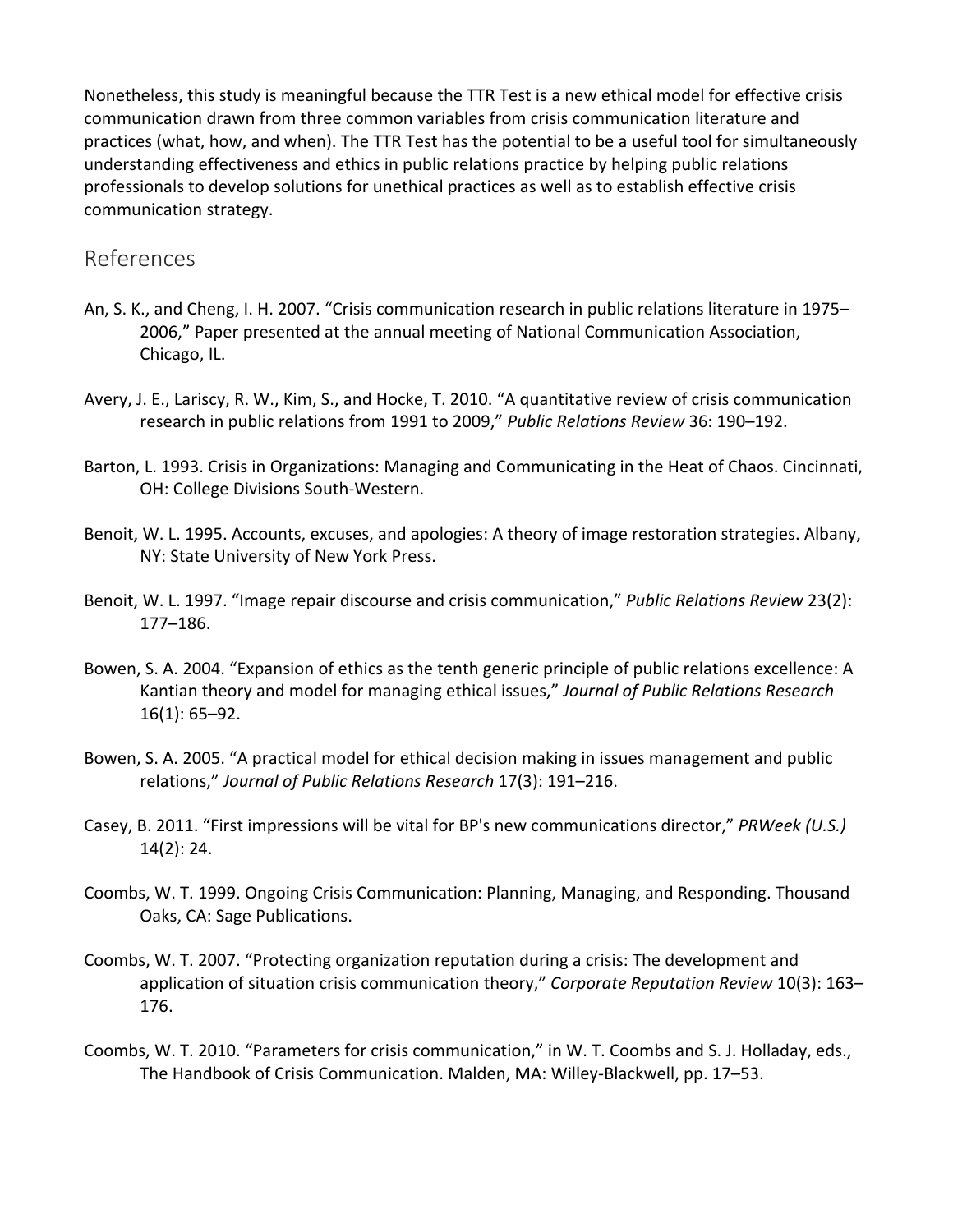- Cotterrell, R. 1999. "Transparency, mass media, ideology and community," *Cultural Values* 3(4): 414– 426.
- Cushing, S. 1994. Fatal Words: Communication Clashes and Aircraft Crashes. Chicago, IL: University of Chicago Press.
- Daniels, C. 2011. "BP: A year later," *PRWeek (U.S.)* 14(2): 40–43.
- Deepwater Horizon Accident. 2011. "Gulf of Mexico restoration," bp.com, http://www.bp.com/sectiongenericarticle800.do?categoryId=9036575&contentId=7067541, accessed April 24, 2011.
- Deepwater Horizon accident. 2012. "Gulf of Mexico restoration," bp.com, http://www.bp.com/sectiongenericarticle800.do?categoryId=9036575&contentId=7067541, accessed July 7, 2012.
- DeTienne, K. B., and Lewis, L. W. 2005. "The pragmatic and ethical barriers to corporate social responsibility disclosure: The Nike case," *Journal of Business Ethics* 60: 359–376.
- Falkheimer, J., and Heide, M. 2006. "Multicultural crisis communication: Toward a social constructionist perspective," *Journal of Contingence and Crisis Management* 14(4): 180–189.
- Fearn‐Banks, K. 1996. Crisis Communications: A Casebook Approach. Mahwah, NJ: Lawrence Erlbaum.
- Fearn‐Banks, K. 2002. Crisis Communications, 2nd ed. Mahwah, NJ: Lawrence Erlbaum.
- Fisher, B. A. 2005. "The ethical foundation of PR: An analysis of public relations firms' codes of ethics," Paper presented at the annual meeting of International Communication Association, New York, NY.
- Fitzpatrick, K. 2006. "Baselines for ethical advocacy in the "marketplace of ideas"," in K. R. Fitzpatrick and C. Bronstein, eds., Ethics in Public Relations: Responsible Advocacy. Thousand Oaks, CA: Sage, pp. 1–17.
- Fitzpatrick, K., and Bronstein, C. 2006. "Introduction: Toward a definitional framework for responsible advocacy," in K. R. Fitzpatrick and C. Bronstein, eds., Ethics in Public Relations: Responsible Advocacy. Thousand Oaks, CA: Sage, pp. ix–xiv.
- Fitzpatrick, K., and Gauthier, C. 2001. "Toward a professional responsibility theory of public relations ethics," *Journal of Mass Media Ethics* 16(2&3): 193–212.
- González‐Herrero, A., and Pratt, C. B. 1996. "An integrated symmetrical model for crisis‐ communications management," *Journal of Public Relations Research* 8(2): 79–105.
- Gower, K. K. 2006. "Truth and transparency," in K. R. Fitzpatrick and C. Bronstein, eds., Ethics in Public Relations: Responsible Advocacy. Thousand Oaks, CA: Sage, pp. 89–105.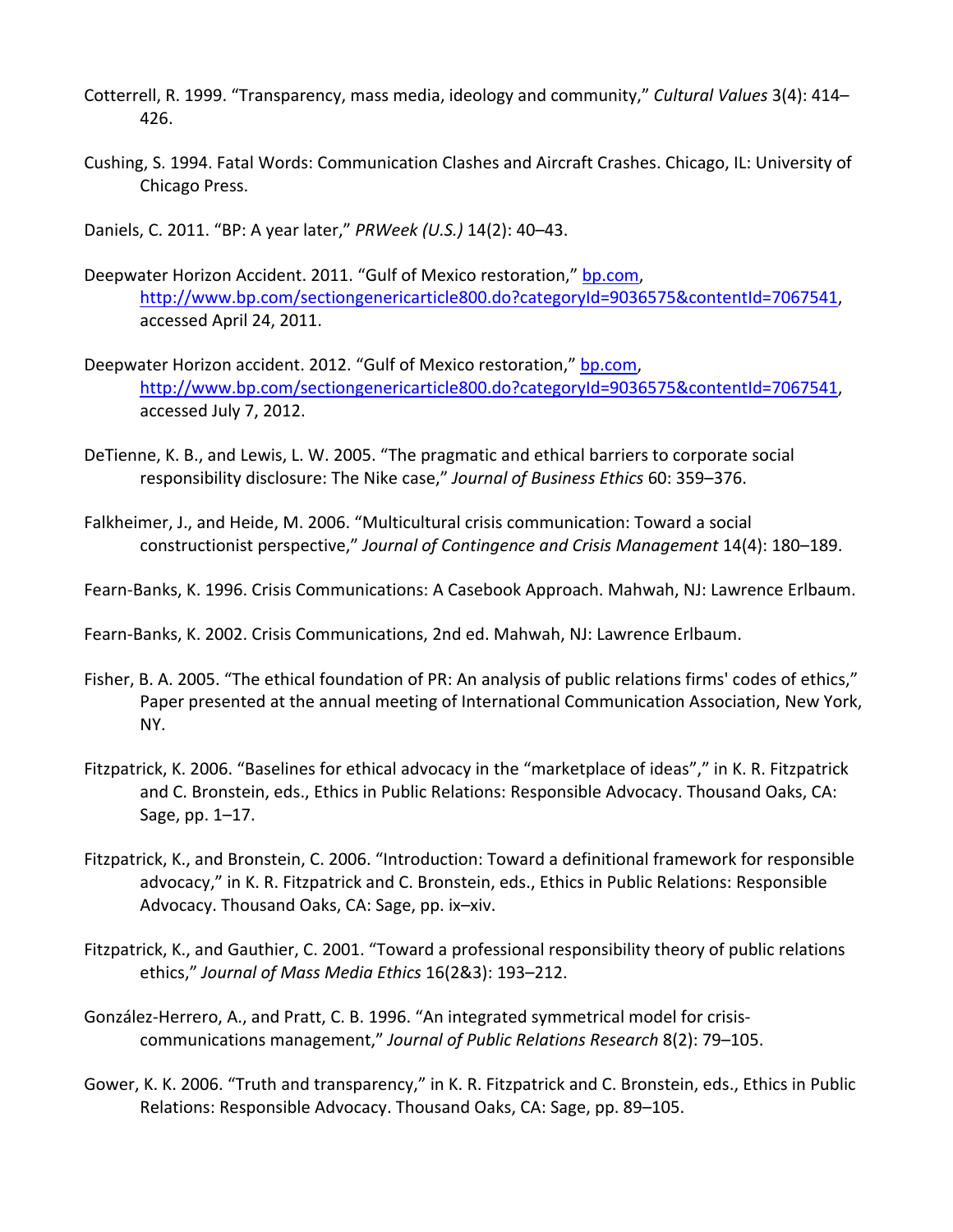- Grunig, J. E. 1992. "Communication, public relations, and effective organizations: An overview of the book," in J. E. Grunig, ed., Excellence in Public Relations and Communication Management. Hillsdale, NJ: Erlbaum Associates, pp. 1–28.
- Grunig, J. E. 2001. "Two‐way symmetrical public relations: Past, present, and future," in R. L. Health, ed., Handbook of public relations. Thousand Oaks, CA: Sage, pp. 11–30.
- Grunig, J. E., and Grunig, L. A. 1992. "Models of public relations and communication," in J. E. Grunig, ed., Excellence in Public Relations and Communication Management. Hillsdale, NJ: Erlbaum Associates, pp. 285–326.
- Grunig, J. E., and Grunig, L. A. 1996. "Implication of symmetry for a theory of ethics and social responsibility in public relations," Paper presented at the meeting of the International Communication Association, Chicago, IL.
- Grunig, J. E., and Hunt, T. 1984. Managing Public Relations. New York, NY: Holt, Rinehart & Winston.
- Grunig, J. E., and White, J. 1992. "The effect of worldviews on public relations theory and practice," in J. E. Grunig, ed., Excellence in Public Relations and Communication Management. Hillsdale, NJ: Erlbaum Associates, pp. 31–64.
- Harlow, W. F., Brantley, B. C., and Harlow, R. M. 2011. "BP initial image repair strategies after the Deepwater Horizon spill," *Public Relations Review* 37: 80–83.
- Heath, R. L., and Ryan, M. 1989. "Public relations' role in defining corporate social responsibility," *Journal of Mass Media Ethics* 4(1): 21–38.
- Hon, L. 2006. "Negotiating relationships with activist publics," in K. R. Fitzpatrick and C. Bronstein, eds., Ethics in Public Relations: Responsible Advocacy. Thousand Oaks, CA: Sage, pp. 89–105.
- Huang, Y. H. 2004. "Is symmetrical communication ethical or effective?," *Journal of Business Ethics* 53: 333–352.
- Huang, Y. H. 2008. "Trust and relational commitment in corporate crises: The effects of crisis communicative strategy and form of crisis response," *Journal of Public Relations Research* 20: 297–327.
- Kell, J. 2011. "Toyota sales drop 5.5% in Dec; 2010 sales slide from 2009," The Wall Street Journal.com, January 4, http://online.wsj.com/article/BT-CO-20110104-709115.html, accessed April 16 2011.
- Ki, E. J., Choi, H. L., and Lee, J. H. 2012. "Does ethics statement of a public relations firm make a difference? Yes it does!!," *Journal of Business Ethics* 105(2): 267–276.

Kuzmeski, M. 2010. "Lessons from the gulf oil spill," *ABA Bank Marketing* 42(7): 36–40.

Ledingham, J. A. 2003. "Explicating relationship management as a general theory of public relations," *Journal of Public Relations Research* 15(2): 181–198.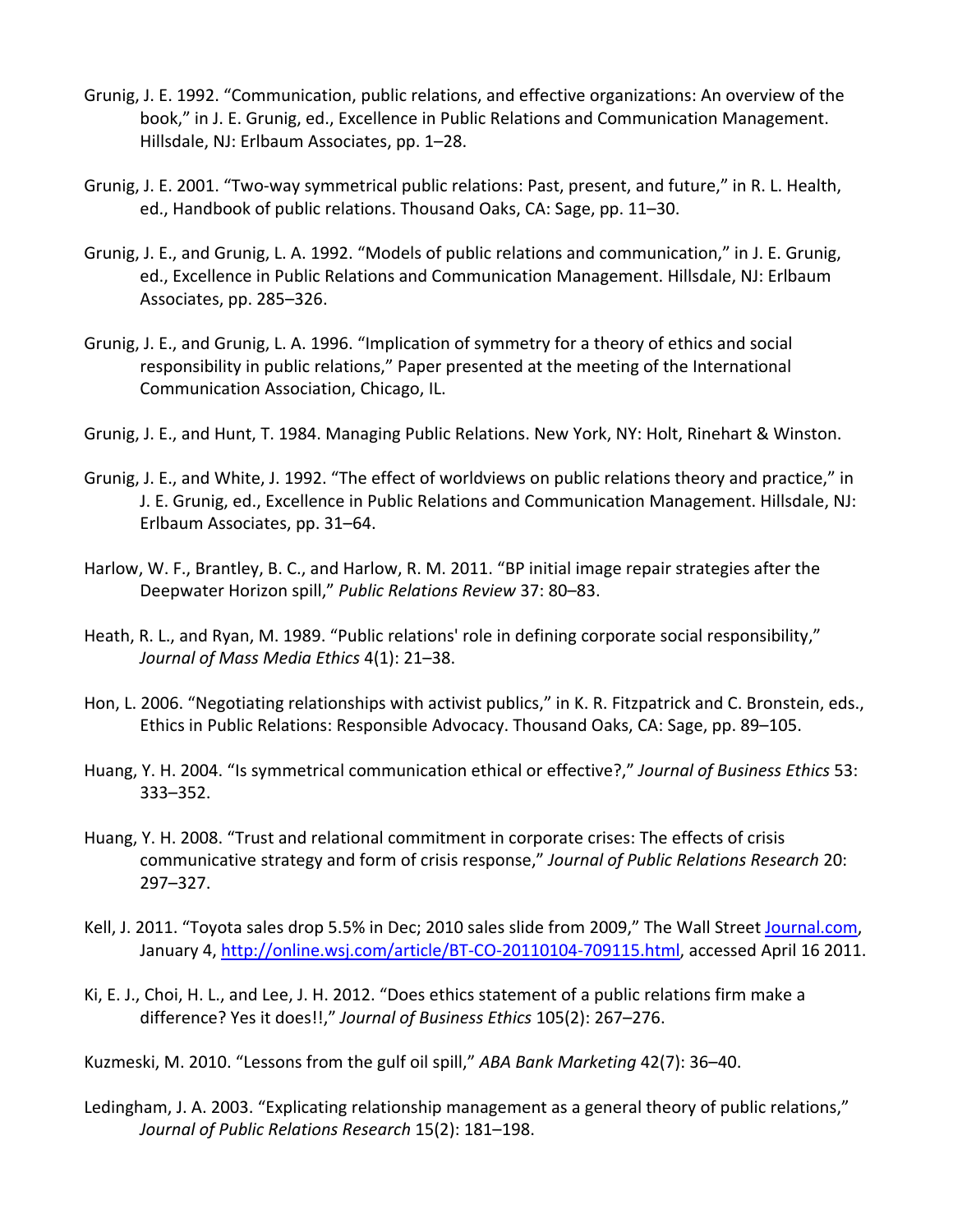- Liker, J. 2011. "Toyota's recall crisis: What have we learned?," Harvard Business Review.org, February 11, http://blogs.hbr.org/cs/2011/02/toyotas\_recall\_crisis\_full\_of.html, accessed April 18, 2011.
- McHale, J. P., Zompetti, J. P., and Moffitt, M. A. 2007. "A hegemonic model of crisis communication," *Journal of Business Communication* 44(4): 374–402.
- Muralidharan, S., Dillistine, K., and Shin, J.‐H. 2011. "The Gulf Coast oil spill: Extending the theory of image restoration discourse to the realm of social media and beyond petroleum," *Public Relations Review* 37: 226–232.
- Palenchar, M. I., and Heath, R. L. 2006. "Responsible advocacy through strategic risk communication," in K. R. Fitzpatrick and C. Bronstein, eds., Ethics in Public Relations: Responsible Advocacy. Thousand Oaks, CA: Sage, pp. 133–153.
- Piotrowski, C., and Guyette, R. W. Jr. 2010. "Toyota recall crisis: Public attitudes on leadership and ethics," *Organizational Development Journal* 28(2): 89–97.
- Place, K. 2010. "A qualitative examination of public relations practitioner ethical decision making and the deontological theory of ethical issues management," *Journal of Mass Media Ethics* 25: 226– 245.
- PR Coalition. (2003). "Restoring trust in business: Models for action," Corporate communication international.org, http://www.corporatecomm.org/pdf/PRCoalitionPaper\_9\_11Final.pdf, accessed April 21, 2011.
- PRSA Code of Ethics. (2011). "Public Relations Society of America (PRSA) Member Code of Ethics," PRSA.org, http://www.prsa.org/aboutprsa/ethics/?utm\_campaign=PRSASearch&utm\_source=PRSAWebsi te&utm\_medium=SSearch&utm\_term=ethics, accessed April 19, 2011.
- Reynolds, B., and Seeger, M. W. 2005. "Crisis and emergency risk communication as an integrative model," *Journal of Health Communication* 10: 43–55.
- Roach, T. J. 2010. "BP's PR lessons," *Rock Products* 113(8): 18–20.
- Roper, J. 2005. "Symmetrical communication: Excellent public relations or a strategy for hegemony?," *Journal of Public Relations Research* 17(1): 69–86.

Schock, N. 2010. "Handling a fake Twitter account," *Public Relations Strategist* 16(3): 8–9.

- Seeger, M. W. 2006. "Best practices in crisis communication: An expert panel process," *Journal of Applied Communication Research* 34(3): 232–244.
- Seeger, M. W., and Ulmer, R. R. 2001. "Virtuous responses to organization crisis: Aaron Feuerstein and Milt Cole," *Journal of Business Ethics* 31: 369–376.